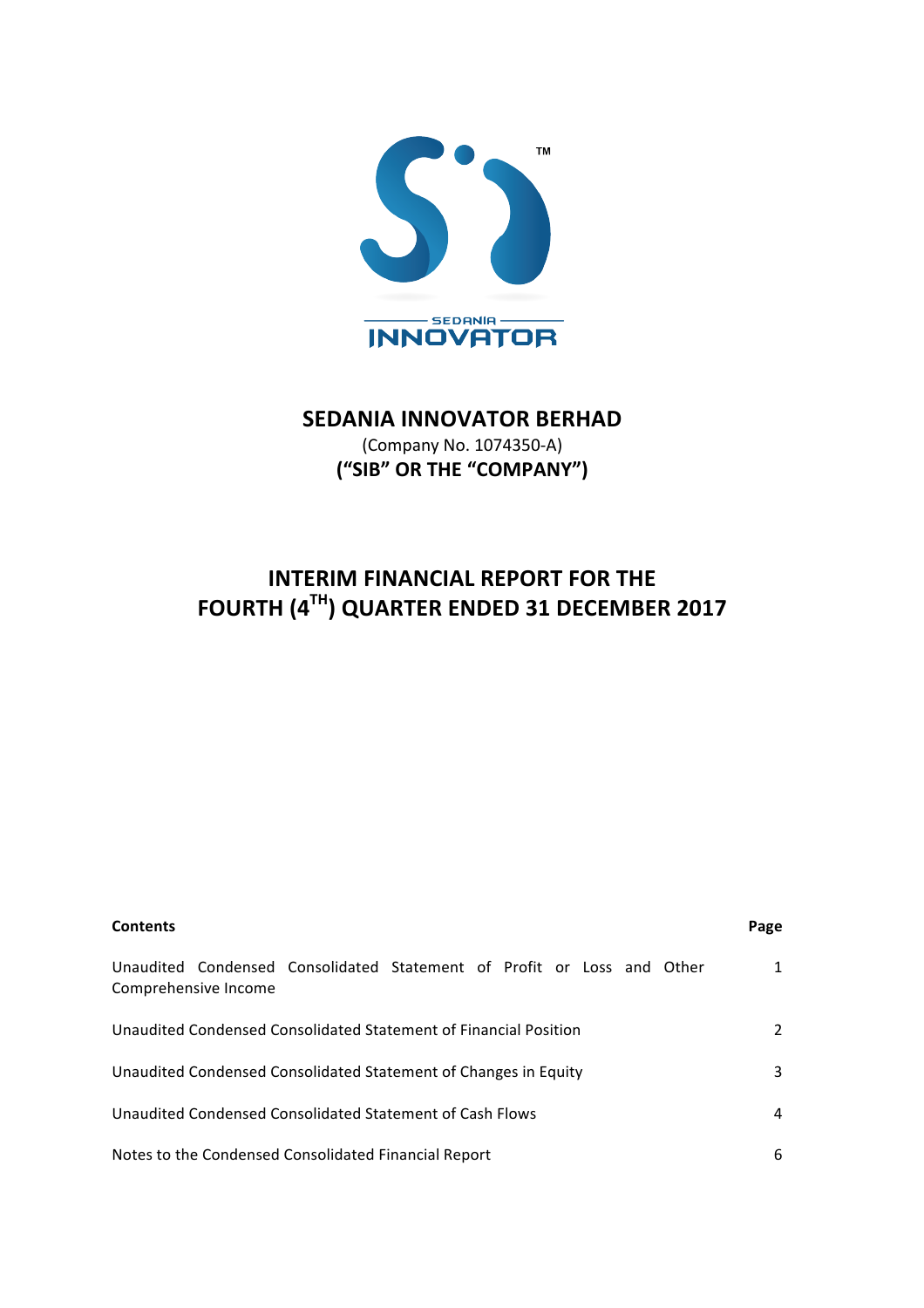# UNAUDITED CONDENSED CONSOLIDATED STATEMENT OF PROFIT OR LOSS AND OTHER **COMPREHENSIVE INCOME FOR THE FOURTH (4<sup>TH</sup>) QUARTER ENDED 31 DECEMBER 2017**

|                                                                                                                         | <b>Quarter Ended</b> |               | <b>Year-To-Date Ended</b> |               |               |                |
|-------------------------------------------------------------------------------------------------------------------------|----------------------|---------------|---------------------------|---------------|---------------|----------------|
|                                                                                                                         | 31 Dec<br>31 Dec     |               | 31 Dec                    | 31 Dec        |               |                |
|                                                                                                                         | 2017                 | 2016          | <b>Changes</b>            | 2017          | 2016          | <b>Changes</b> |
|                                                                                                                         | <b>RM'000</b>        | <b>RM'000</b> | ℅                         | <b>RM'000</b> | <b>RM'000</b> | %              |
|                                                                                                                         |                      |               |                           |               |               |                |
| Revenue                                                                                                                 | 6,647                | 8,349         | (20)                      | 27,297        | 14,273        | 91             |
| Other income                                                                                                            | 1,023                | 217           | 371                       | 1,771         | 1,296         | 37             |
| Administration expenses                                                                                                 | (6, 810)             | (8, 254)      | (17)                      | (26, 821)     | (17, 405)     | 54             |
| Profit / (Loss) from operations                                                                                         | 860                  | 312           | 176                       | 2,247         | (1,836)       | 222            |
| Finance costs                                                                                                           | (9)                  | (8)           | 13                        | (36)          | (34)          | 6              |
| Profit / (Loss) before taxation                                                                                         | 851                  | 304           | 183                       | 2,211         | (1,870)       | 218            |
| Taxation                                                                                                                | (465)                | (249)         | 87                        | (590)         | (266)         | 122            |
| Net profit / (loss) for the period,<br>representing total                                                               |                      |               |                           |               |               |                |
| comprehensive income / (loss)                                                                                           | 386                  | 55            | 602                       | 1,621         | (2, 136)      | 176            |
| NET PROFIT / (LOSS) ATTRIBUTABLE TO:<br>- Owners of the parent<br>- Non-controlling interests                           | 386                  | 55            | 602                       | 1,621         | (2, 136)      | 176            |
|                                                                                                                         | 386                  | 55            | 602                       | 1,621         | (2, 136)      | 176            |
| TOTAL COMPREHENSIVE INCOME / (LOSS)<br><b>ATTRIBUTABLE TO:</b><br>- Owners of the parent<br>- Non-controlling interests | 386                  | 55            | 602                       | 1,621         | (2, 136)      | 176            |
|                                                                                                                         | 386                  | 55            | 602                       | 1,621         | (2, 136)      | 176            |
| Weighted average number of<br>ordinary shares ('000)                                                                    | $225,806^1$          | 200,000       | 13                        | $211,666^1$   | 200,000       | 6              |
| Earnings / (Loss) per share<br>attributable to owners of the<br>parent (RM):                                            |                      |               |                           |               |               |                |
| - Basic                                                                                                                 | 0.0017               | 0.0003        | 522                       | 0.0077        | (0.0107)      | 172            |
| - Diluted                                                                                                               | 0.0017               | 0.0003        | 522                       | 0.0077        | (0.0107)      | 172            |

(The condensed consolidated statement of profit or loss and other comprehensive income should be read in conjunction with the audited financial statements for the year ended 31 December 2016 and the accompanying explanatory notes attached to this interim financial report.)

 $1$  After the issuance and allotment of 25,806,452 SIB shares amounting to RM8,000,000 at an issue price of RM0.31 per SIB share pursuant to the Acquisition which was completed on 20 July 2017. Further details on the changes in the issued and paid-up share capital of SIB can be found in the Circular to Shareholders of the Company dated 2 June 2017.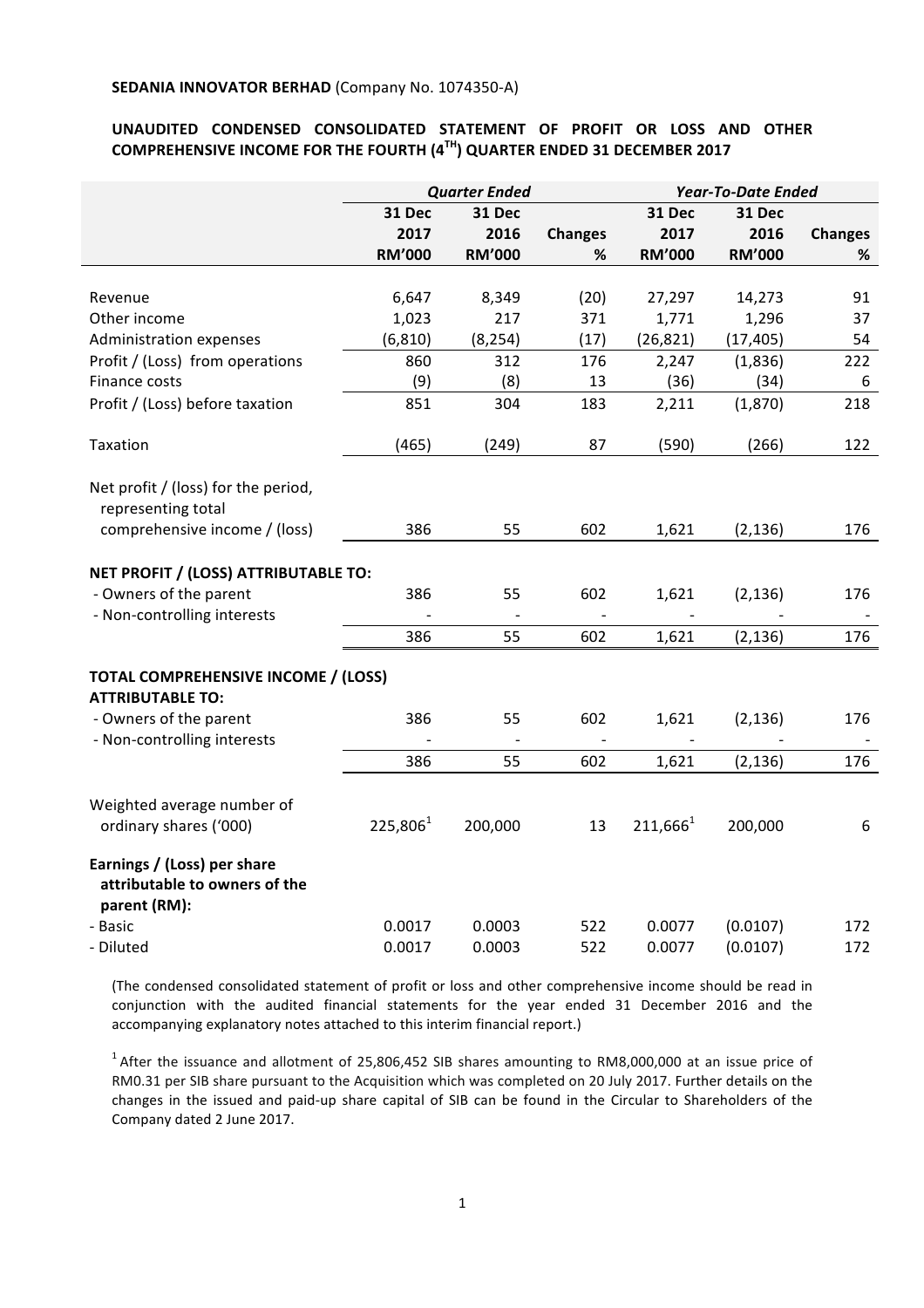# UNAUDITED CONDENSED CONSOLIDATED STATEMENT OF FINANCIAL POSITION AS AT 31 **DECEMBER 2017**

|                                                | <b>Unaudited</b><br>As at         | <b>Audited</b><br>As at           |
|------------------------------------------------|-----------------------------------|-----------------------------------|
|                                                | 31 December 2017<br><b>RM'000</b> | 31 December 2016<br><b>RM'000</b> |
| <b>ASSETS</b>                                  |                                   |                                   |
| <b>NON-CURRENT ASSET</b>                       |                                   |                                   |
| Property, plant and equipment                  | 3,505                             | 4,312                             |
| Lease receivables                              | 5,095                             | 3,076                             |
|                                                | 8,600                             | 7,388                             |
| <b>CURRENT ASSETS</b>                          |                                   |                                   |
| Receivables, deposit & prepayments             | 17,722                            | 9,126                             |
| Lease receivables                              | 1,216                             | 760                               |
| Inventory                                      | 16                                | 22                                |
| Short term funds                               | 14,073                            | 19,574                            |
| Cash and bank balances                         | 1,724                             | 2,064                             |
|                                                | 34,751                            | 31,546                            |
| <b>TOTAL ASSETS</b>                            | 43,351                            | 38,934                            |
| <b>EQUITY</b>                                  |                                   |                                   |
| Share capital                                  | 28,000                            | 20,000                            |
| Reserves                                       | 4,784                             | 16,187                            |
| Equity attributable to owners of the<br>parent | 32,784                            | 36,187                            |
| <b>TOTAL EQUITY</b>                            | 32,784                            | 36,187                            |
|                                                |                                   |                                   |
| <b>NON-CURRENT LIABILITIES</b>                 |                                   |                                   |
| <b>Bank borrowing</b>                          | 587                               | 661                               |
| Hire purchase liabilities                      | 62                                |                                   |
| Deferred tax liabilities                       | 56                                | 85                                |
|                                                | 705                               | 746                               |
| <b>CURRENT LIABILITIES</b>                     |                                   |                                   |
| Payables, accruals & other current             |                                   |                                   |
| liabilities<br>Hire purchase liabilities       | 9,176<br>24                       | 1,801                             |
| <b>Bank borrowing</b>                          | 74                                | 74                                |
| <b>Current tax liabilities</b>                 | 588                               | 126                               |
|                                                | 9,862                             | 2,001                             |
| <b>TOTAL LIABILITIES</b>                       | 10,567                            | 2,747                             |
| <b>TOTAL EQUITY AND LIABILITIES</b>            | 43,351                            | 38,934                            |
|                                                |                                   |                                   |
| <b>NET ASSETS PER SHARE (RM)</b>               | 0.15                              | 0.18                              |

(The condensed consolidated statement of financial position should be read in conjunction with the audited financial statements for the year ended 31 December 2016 and the accompanying explanatory notes attached to this interim financial report.)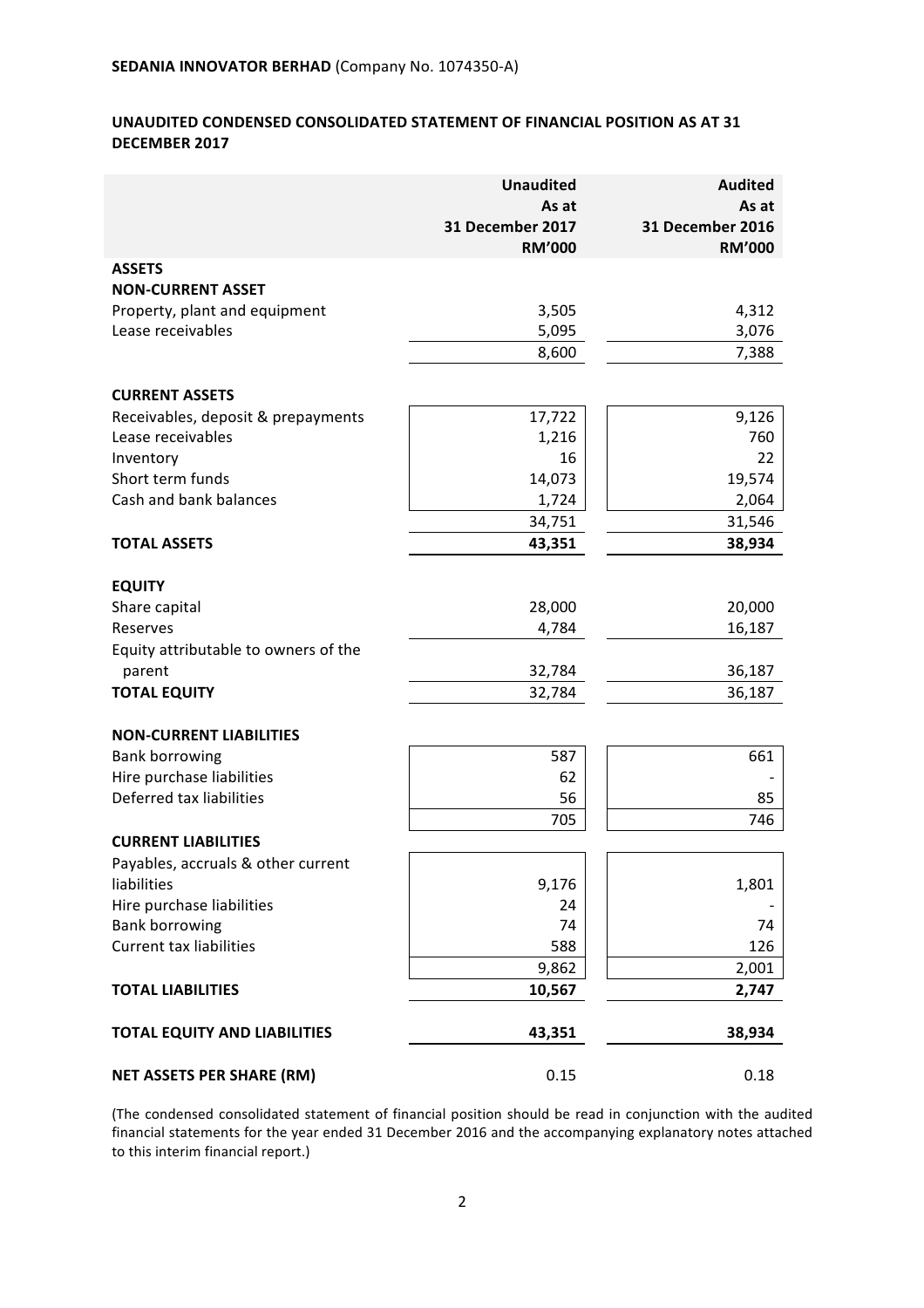|                                                            |                                          |                                          |                                                   | <b>Distributable</b>                               |                                                |  |
|------------------------------------------------------------|------------------------------------------|------------------------------------------|---------------------------------------------------|----------------------------------------------------|------------------------------------------------|--|
|                                                            | <b>Share</b><br>Capital<br><b>RM'000</b> | <b>Share</b><br>Premium<br><b>RM'000</b> | Reorganisation<br><b>Reserve</b><br><b>RM'000</b> | <b>Retained</b><br><b>Profits</b><br><b>RM'000</b> | <b>Total</b><br><b>Equity</b><br><b>RM'000</b> |  |
| Current year-to-date ended 31 December 2017                |                                          |                                          |                                                   |                                                    |                                                |  |
| Balance as at 1 January 2017                               | 20,000                                   | 14,005                                   | (853)                                             | 3,035                                              | 36,187                                         |  |
| Net profit for the financial period, representing total    |                                          |                                          |                                                   |                                                    |                                                |  |
| comprehensive income for the financial period              |                                          |                                          |                                                   | 1,621                                              | 1,621                                          |  |
| <b>Transaction with owners</b>                             |                                          |                                          |                                                   |                                                    |                                                |  |
| Adjustment arising from acquisition of SASC                |                                          |                                          | (10,000)                                          | (1,024)                                            | (11, 024)                                      |  |
| Issuance of shares <sup>1</sup>                            | 8,000                                    |                                          |                                                   |                                                    | 8,000                                          |  |
| Interim dividends                                          |                                          |                                          |                                                   | (2,000)                                            | (2,000)                                        |  |
| <b>Balance as at 31 December 2017</b>                      | 28,000                                   | 14,005                                   | (10, 853)                                         | 1,632                                              | 32,784                                         |  |
| Preceding year corresponding period ended 31 December 2016 |                                          |                                          |                                                   |                                                    |                                                |  |
| Balance as at 1 January 2016                               | 20,000                                   | 14,005                                   | (853)                                             | 7,171                                              | 40,323                                         |  |
| Net profit for the financial period, representing total    |                                          |                                          |                                                   |                                                    |                                                |  |
| comprehensive loss for the financial period                |                                          |                                          |                                                   | (2, 136)                                           | (2, 136)                                       |  |
| <b>Transaction with owners</b>                             |                                          |                                          |                                                   |                                                    |                                                |  |
| Interim dividends                                          |                                          |                                          |                                                   | (2,000)                                            | (2,000)                                        |  |
| <b>Balance as at 31 December 2016</b>                      | 20,000                                   | 14,005                                   | (853)                                             | 3,035                                              | 36,187                                         |  |

# **UNAUDITED CONDENSED CONSOLIDATED STATEMENT OF CHANGES IN EQUITY FOR THE FOURTH (4TH) QUARTER ENDED 31 DECEMBER 2017**

 $1.4$  After the issuance and allotment of 25,806,452 SIB shares amounting to RM8,000,000 at an issue price of RM0.31 per SIB share pursuant to the Acquisition which was completed on 20 July 2017.

Pursuant to Section 74 of the Companies Act, 2016 ('the act'), the Company's shares no longer have a par or nominal value with effect from 31 January 2017. In accordance with the transitional provision set out in section 618 of the Act, any amount standing to the credit of the share premium account becomes part of the Company's share capital. Companies have 24 months upon the commencement of the Act to utilise the credit. During the financial period, the Company has not transfer or utilise any of the credit in the share premium account. The Board of Directors will make a decision thereon by 31 January 2019.

The condensed consolidated statement of changes in equity should be read in conjunction with the audited financial statements for the year ended 31 December 2016 and the accompanying explanatory notes attached to this interim financial report.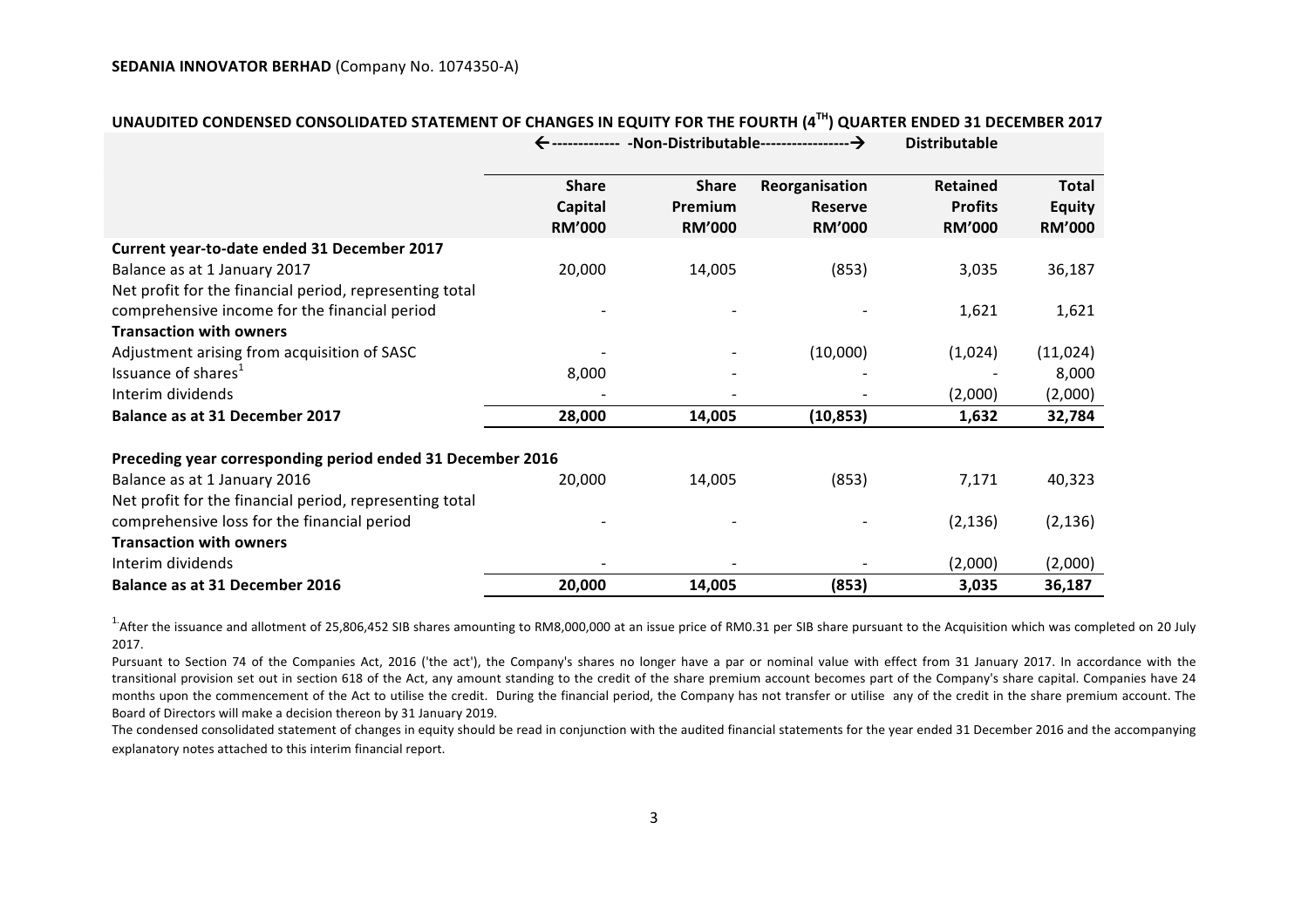# UNAUDITED CONDENSED CONSOLIDATED STATEMENT OF CASH FLOWS FOR THE FOURTH  $(4^{TH})$ **QUARTER ENDED 31 DECEMBER 2017**

|                                                                          | <b>Current</b><br>year to date<br>31 December<br>2017<br><b>RM'000</b> | Preceding<br>year to date<br>31 December<br>2016<br><b>RM'000</b> |
|--------------------------------------------------------------------------|------------------------------------------------------------------------|-------------------------------------------------------------------|
| <b>CASH FLOWS FROM OPERATING ACTIVITIES</b>                              |                                                                        |                                                                   |
| Profit / (Loss) before taxation<br>Adjustments for:                      | 2,211                                                                  | (1,870)                                                           |
| Depreciation of property, plant and equipment                            | 1,149                                                                  | 1,037                                                             |
| Income distribution received from short term funds                       | (560)                                                                  | (1,016)                                                           |
| Interest expense                                                         | 36                                                                     | 34                                                                |
| Interest income from finance lease                                       | (770)                                                                  | (147)                                                             |
| Unrealised loss / (gain) on foreign exchange                             | 123                                                                    | (48)                                                              |
| Operating profit / (loss) before working capital changes                 | 2,189                                                                  | (2,010)                                                           |
| Changes in working capital:                                              |                                                                        |                                                                   |
| Trade and other receivables                                              | (7, 232)                                                               | (3,733)                                                           |
| Inventory                                                                | 6                                                                      | (22)                                                              |
| Lease receivables                                                        | (2, 476)                                                               | (3,835)                                                           |
| Trade and other payables                                                 | 4,239                                                                  | 1,336                                                             |
|                                                                          | (5, 463)                                                               | (6, 254)                                                          |
| Cash used in operations                                                  | (3, 274)                                                               | (8, 264)                                                          |
| Income distribution received from short term funds                       | 560                                                                    |                                                                   |
| Tax paid                                                                 | (226)                                                                  | (211)                                                             |
| Penalty of underestimation of tax payables                               |                                                                        | 21                                                                |
| <b>NET CASH USED IN OPERATING ACTIVITIES</b>                             | (2,940)                                                                | (8, 454)                                                          |
| <b>CASH FLOWS FROM INVESTING ACTIVITIES</b>                              |                                                                        |                                                                   |
| Purchase of property, plant and equipment                                | (170)                                                                  | (981)                                                             |
| Investment in a subsidiary                                               | (1,000)                                                                |                                                                   |
| Income distribution received from short term funds                       |                                                                        | 1,016                                                             |
| <b>NET CASH FROM INVESTING ACTIVITIES</b>                                | (1, 170)                                                               | 35                                                                |
| <b>CASH FLOWS FROM FINANCING ACTIVITIES</b>                              |                                                                        |                                                                   |
| Repayment of hire purchase payable                                       | (23)                                                                   |                                                                   |
| Repayment of term loan                                                   | (74)                                                                   | (71)                                                              |
| Dividend paid                                                            | (2,000)                                                                | (4,000)                                                           |
| Interest paid                                                            | (36)                                                                   | (34)                                                              |
| NET CASH USED IN FINANCING ACTIVITIES                                    | (2, 133)                                                               | (4, 105)                                                          |
| NET DECREASED IN CASH AND CASH EQUIVALENTS                               | (6, 243)                                                               | (12, 524)                                                         |
| CASH AND CASH EQUIVALENTS AT BEGINNING OF THE<br><b>FINANCIAL PERIOD</b> | $22,040^*$                                                             | 34,162                                                            |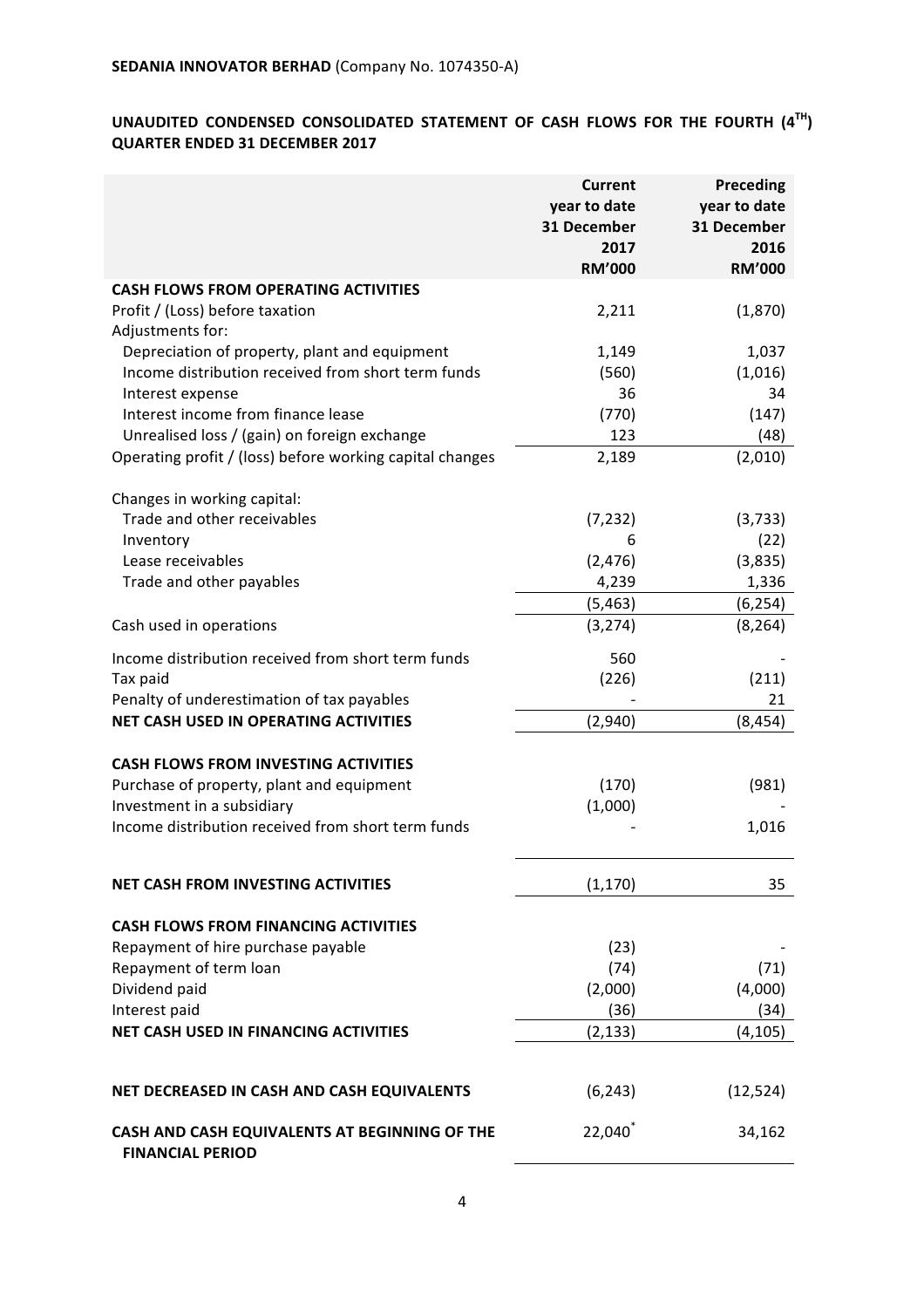|                                                                                                  | <b>Current</b><br>year to date<br>31 December<br>2017<br><b>RM'000</b> | Preceding<br>year to date<br>31 December<br>2016<br><b>RM'000</b> |
|--------------------------------------------------------------------------------------------------|------------------------------------------------------------------------|-------------------------------------------------------------------|
| CASH AND CASH EQUIVALENTS AT END OF THE<br><b>FINANCIAL PERIOD</b>                               | 15,797                                                                 | 21,638                                                            |
| Cash and cash equivalents comprised the following:<br>Cash and bank balances<br>Short term funds | 1,724<br>14,073<br>15,797                                              | 2,064<br>19,574<br>21,638                                         |

(The condensed consolidated statement of cash flow should be read in conjunction with the audited financial statements for the year ended 31 December 2016 and the accompanying explanatory notes attached to this interim financial report.)

\*Note:

Since the acquisition of Sedania As Salam Capital Sdn Bhd ("SASC") was derived from a common control, hence the cash flow of SASC was included in the Group's cash flow for the full year under merger accounting method.

The remainder of this page is intentionally left blank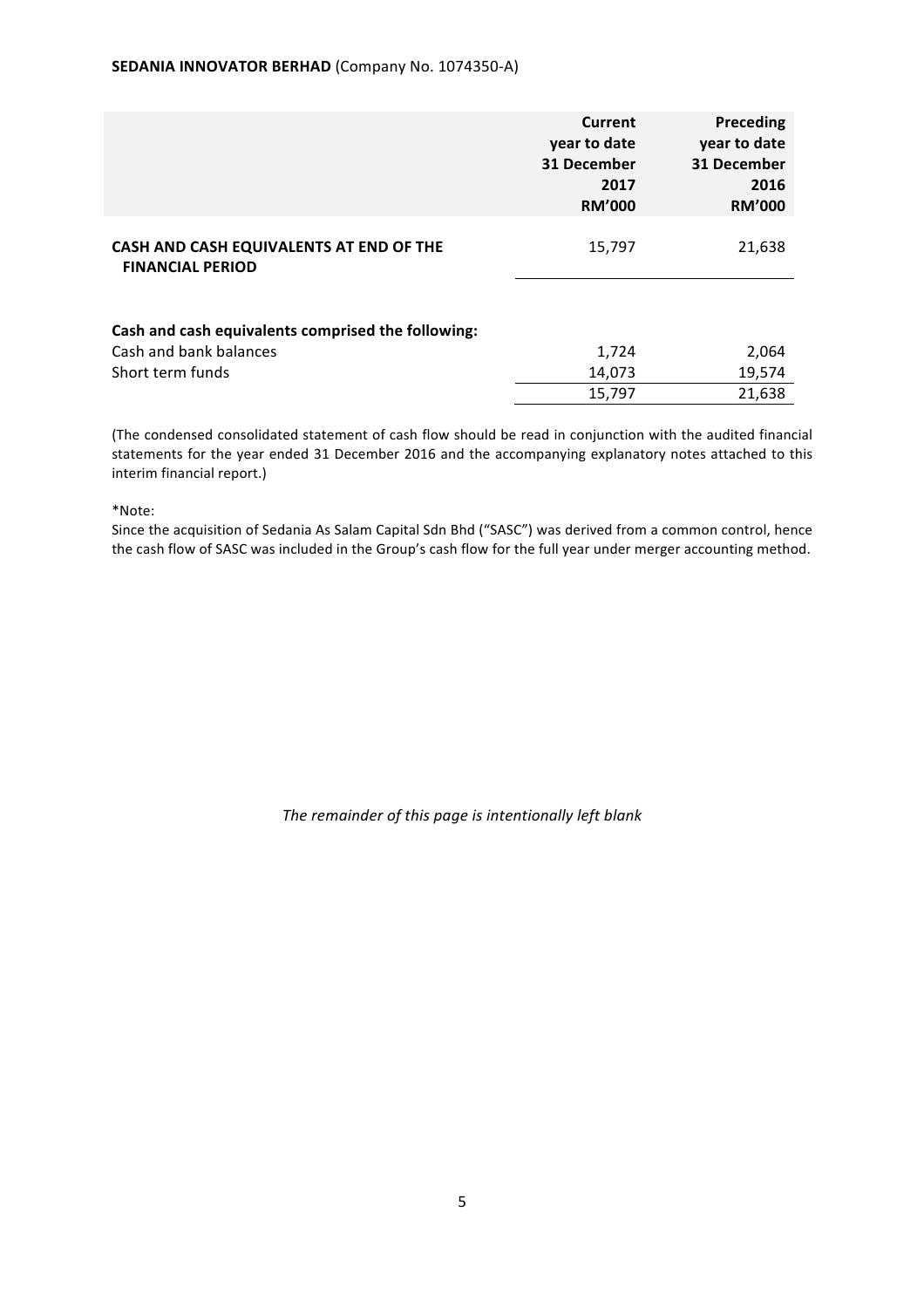**NOTES TO THE CONDENSED CONSOLIDATED FINANCIAL REPORT FOR THE FOURTH (4TH) QUARTER ENDED 31 DECEMBER 2017**

# A: **EXPLANATORY NOTES TO THE UNAUDITED INTERIM FINANCIAL REPORT FOR THE QUARTER ENDED 31 DECEMBER 2017.**

#### A1. Accounting policies and methods of computation

The interim financial statements are unaudited and have been prepared in accordance with the Malaysian Financial Reporting Standards ("MFRS") 134: Interim Financial Reporting, Rule 9.22 and Appendix 9B of the Listing Requirements of Bursa Malaysia Securities.

The accounting policies and methods of computation adopted by the Company and its subsidiaries ("Group") in this unaudited condensed interim financial statements are consistent with those adopted in the preparation of the audited financial statements as at 31 December 2016.

The Group and the Company adopted the following standards of MFRS Framework that were issued by the Malaysian Accounting Standards Board ("MASB") during the financial year:

| Title                                                                        | <b>Effective Date</b> |
|------------------------------------------------------------------------------|-----------------------|
| Amendments to MFRS 12 Annual Improvements to MFRS Standards 1 January 2017   |                       |
| $2014 - 2016$ Cycle                                                          |                       |
| Amendments to MFRS 112 Recognition of Deferred Tax Assets for 1 January 2017 |                       |
| Unrealised Losses                                                            |                       |
| Amendments to MFRS 107 Disclosure Initiative                                 | 1 January 2017        |

Adoption of the above Standards did not have any material effect on the financial performance or position of the Group and of the Company.

#### Standards issued but not yet effective

The following are accounting standards, amendments and interpretation of the MFRS Framework that have been issued by MASB but have not been early adopted by the Group and the Company.

| Title                                                                          | <b>Effective Date</b> |
|--------------------------------------------------------------------------------|-----------------------|
| Amendments to MFRS 1 Annual Improvements to MFRS Standards 2014 1 January 2018 |                       |
| $-2016$ Cycle                                                                  |                       |
| MFRS 9 Financial Instruments (IFRS as issued by IASB in July 2014)             | 1 January 2018        |
| <b>MFRS 15 Revenue from Contracts with Customers</b>                           | 1 January 2018        |
| <b>Clarification to MFRS 15</b>                                                | 1 January 2018        |
| Amendments to MFRS 2 Classification and Measurement of Share- 1 January 2018   |                       |
| based Payment Transactions                                                     |                       |
| Amendments to MFRS 128 Annual Improvements to MFRS Standards 1 January 2018    |                       |
| 2014 – 2016 Cycle                                                              |                       |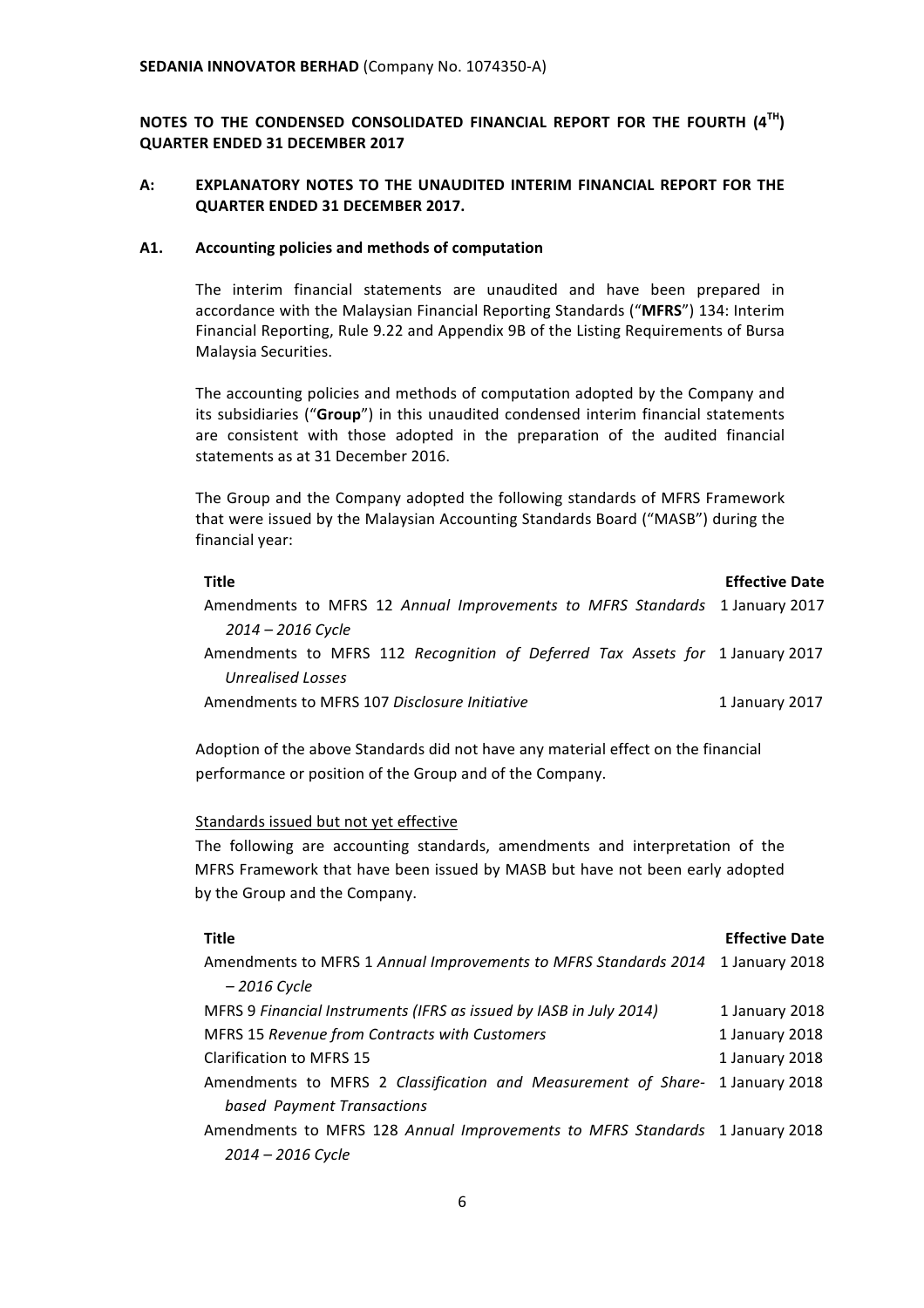#### **SEDANIA INNOVATOR BERHAD (Company No. 1074350-A)**

| Amendments to MFRS 140 Transfers of Investment Property                        | 1 January 2018          |
|--------------------------------------------------------------------------------|-------------------------|
| Interpretation 22 Foreign Currency Transactions and Advance<br>IC.             | 1 January 2018          |
| Consideration                                                                  |                         |
| Amendments to MFRS 4 Applying MFRS 9 Financial Instruments with                | See MFRS 4              |
| <b>MFRS 4 Insurance Contracts</b>                                              | Paragraphs 46           |
|                                                                                | and $48$                |
| MFRS 16 Leases                                                                 | 1 January 2019          |
| IC Interpretation 23 Uncertainty over Income Tax Treatments                    | 1 January 2019          |
| Amendments to MFRS 128 Long-term Interests in Associates and Joint             | 1 January 2019          |
| <b>Ventures</b>                                                                |                         |
| <b>Amendments</b><br>MFRS 9 Prepayment Features with                           | Negative 1 January 2019 |
| Compensation                                                                   |                         |
| Amendments to MFRS 3 Annual Improvements to MRS Standards 2015 1 January 2019  |                         |
| - 2017 Cycle                                                                   |                         |
| Amendments to MFRS 11 Annual Improvements to MRS Standards 2015 1 January 2019 |                         |
| $-2017$ Cycle                                                                  |                         |
| Amendments to MFRS 112 Annual Improvements to MRS Standards 1 January 2019     |                         |
| 2015 - 2017 Cycle                                                              |                         |
| Amendments to MFRS 113 Annual Improvements to MRS Standards 1 January 2019     |                         |
| 2015 – 2017 Cycle                                                              |                         |
| <b>MFRS 17 Insurance Contracts</b>                                             | 1 January 2019          |
| Amendments to MFRS 10 and MFRS 128 Sale or Contribution of Assets              | Deferred                |
| between an Investor and its Associates or Joint Venture                        |                         |

The Group does not expect the adoption of the above Standards to have a significant impact on the financial statements, except for MFRS 15, MFRS 9 and MFRS 16.

The Group is currently finalising the adjustments upon adoption of MFRS 15 and MFRS 9 where the impact of the above new standards is expected to be in the period of initial application. The financial impact of adopting MFRS 16 is still being assessed by the Group.

# **A2. Auditors' report of preceding annual financial statements**

There was no qualification to the audited financial statements of the Group for the financial year ended ("FYE") 31 December 2016.

# **A3. Seasonal or cyclical factors**

The business operations of the Group during the financial period under review have not been materially affected by any seasonal or cyclical factors.

#### **A4. Unusual items**

There were no unusual items affecting assets, liabilities, equity, net income or cash flows of the Group during the quarter under review.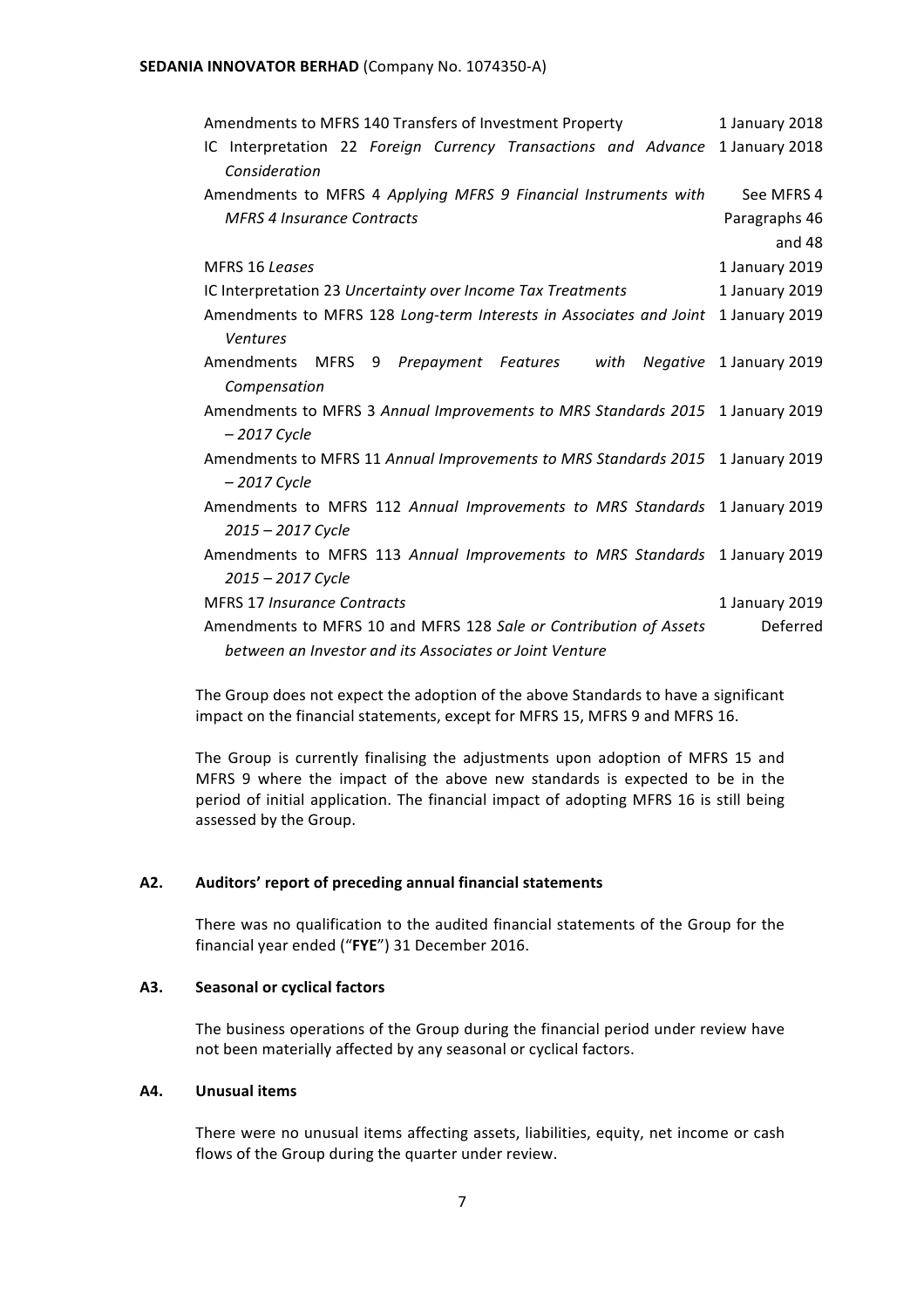#### A5. Material changes in estimates

Not applicable as there were no estimates reported in the prior financial years.

#### **A6. Debt and equity securities**

There were no issuances, cancellation, repurchase, resale and repayment of debt and equity securities during the quarter under review.

# **A7. Segmental information**

The segmental information of the Group are presented by operating segments as follows:

- (a) Airtime sharing ("ATS") services Providing the technology on Airtime sharing for telecommunication providers.
- (b) Green technology ("GreenTech") solutions Provision of green technology solutions for a sustainable and environmentally friendly product and services.
- (c) Internet of things ("IoT") solutions Provision for solutions for inter-networking of connected devices for infrastructure management
- (d) Big Data Analytics Provision of Big Data analytics services and related activities.
- (e) Financial Technology ("FinTech") Provision of financial technology solutions for banking industry
- (f) Others Other operating segment comprises operations relating to investment holding.

The Group's segmental analysis by operating segments are as follows:

|                            | 3 months ended        |                       |                       | 12 months ended       |
|----------------------------|-----------------------|-----------------------|-----------------------|-----------------------|
|                            | 31 Dec                | <b>31 Dec</b>         | 31 Dec                | <b>31 Dec</b>         |
|                            | 2017<br><b>RM'000</b> | 2016<br><b>RM'000</b> | 2017<br><b>RM'000</b> | 2016<br><b>RM'000</b> |
| Segment revenue            |                       |                       |                       |                       |
| Airtime Sharing            | 1,266                 | 2,045                 | 5,701                 | 7,969                 |
| <b>GreenTech Solutions</b> | 1,487                 | 4,004                 | 4,228                 | 4,004                 |
| <b>IoT Solutions</b>       | 2,990                 | 2,300                 | 13,300                | 2,300                 |
| <b>Big Data Analytics</b>  |                       |                       | 239                   |                       |
| FinTech                    | 904                   |                       | 3,829                 |                       |
| <b>Others</b>              |                       |                       |                       |                       |
| <b>Total revenue</b>       | 6,647                 | 8,349                 | 27,297                | 14,273                |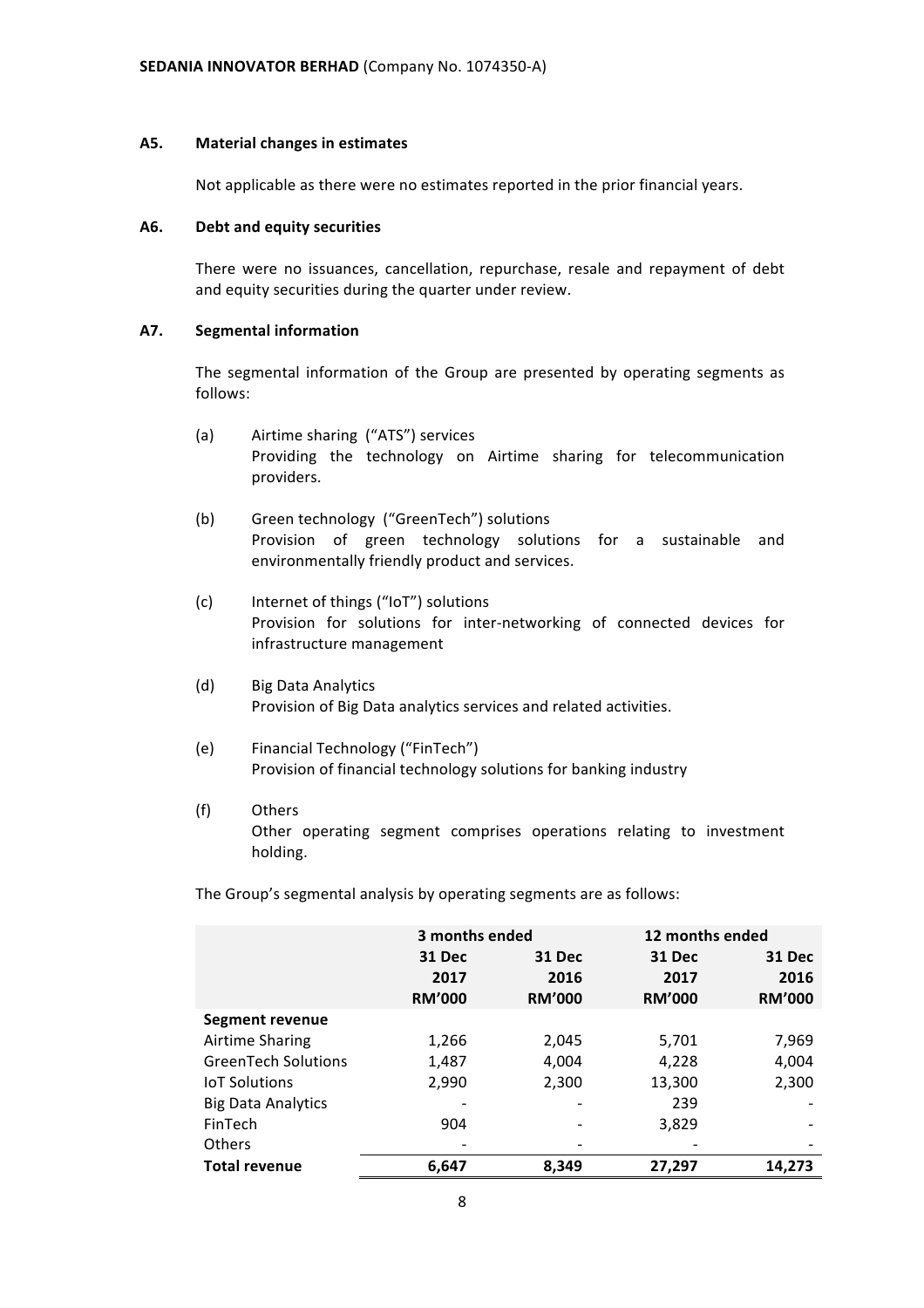# **SEDANIA INNOVATOR BERHAD** (Company No. 1074350-A)

|                                         | 3 months ended |               | 12 months ended |               |
|-----------------------------------------|----------------|---------------|-----------------|---------------|
|                                         | 31 Dec         | 31 Dec        | 31 Dec          | <b>31 Dec</b> |
|                                         | 2017           | 2016          | 2017            | 2016          |
|                                         | <b>RM'000</b>  | <b>RM'000</b> | <b>RM'000</b>   | <b>RM'000</b> |
|                                         |                |               |                 |               |
| <b>Segment operating</b>                |                |               |                 |               |
| profit / (loss) before                  |                |               |                 |               |
| tax                                     |                |               |                 |               |
| Airtime Sharing                         | (299)          | (405)         | 501             | (3, 117)      |
| <b>GreenTech Solutions</b>              | 289            | 546           | 675             | 618           |
| <b>IoT Solutions</b>                    | 248            | 350           | 1,532           | 350           |
| <b>Big Data Analytics</b>               | (89)           |               | (951)           |               |
| FinTech                                 | 1,085          |               | 1,941           |               |
| Others                                  | (383)          | (187)         | (1, 487)        | 279           |
| Operating profit /<br>(loss) before tax | 851            | 304           | 2,211           | (1,870)       |

|                            | <b>31 Dec</b><br>2017 | 31 Dec<br>2016 |
|----------------------------|-----------------------|----------------|
|                            | <b>RM'000</b>         | <b>RM'000</b>  |
| <b>Segment Assets</b>      |                       |                |
| Airtime Sharing            | 9,956                 | 12,063         |
| <b>GreenTech Solutions</b> | 8,612                 | 4,169          |
| <b>IoT Solutions</b>       | 8,429                 | 2,438          |
| <b>Big Data Analytics</b>  | 200                   |                |
| FinTech                    | 3,186                 |                |
| <b>Others</b>              | 12,968                | 20,264         |
| <b>Total Assets</b>        | 43,351                | 38,934         |
|                            |                       |                |
| <b>Segment Liabilities</b> |                       |                |
| Airtime Sharing            | 949                   | 1,619          |
| <b>GreenTech Solutions</b> | 1,301                 |                |
| <b>IoT Solutions</b>       | 4,097                 | 620            |
| <b>Big Data Analytics</b>  |                       |                |
| FinTech                    | 269                   |                |
| <b>Others</b>              | 3,308                 | 298            |
| <b>Total Liabilities</b>   | 9,924                 | 2,537          |

The Group's revenue based on geographical location of its customers are as follows:-

|              | 3 months ended |               |               | 12 months ended |  |  |
|--------------|----------------|---------------|---------------|-----------------|--|--|
|              | 31 Dec         | 31 Dec        | <b>31 Dec</b> | <b>31 Dec</b>   |  |  |
|              | 2017           | 2016          | 2017          | 2016            |  |  |
|              | <b>RM'000</b>  | <b>RM'000</b> | <b>RM'000</b> | <b>RM'000</b>   |  |  |
|              |                |               |               |                 |  |  |
| Malaysia     | 6,355          | 7,762         | 25,827        | 12,007          |  |  |
| Bangladesh   | 292            | 587           | 1,470         | 2,266           |  |  |
| Indonesia    |                |               |               |                 |  |  |
| <b>Total</b> | 6,647          | 8,349         | 27,297        | 14,273          |  |  |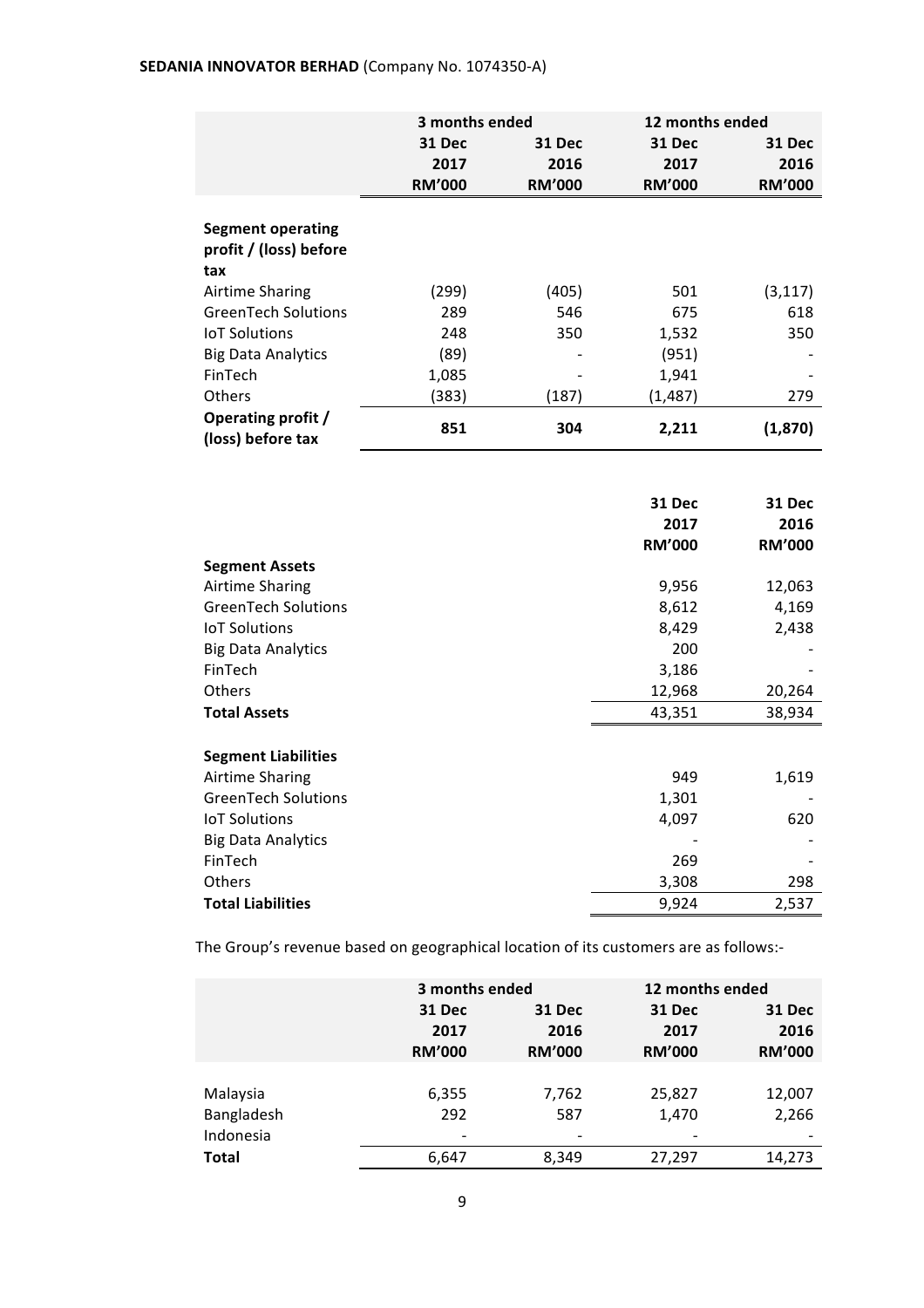Year to date revenue from Malaysia and Bangladesh contributed to approximately 94.61% and 5.39% respectively of the Group's total revenue.

# A8. Valuation of property, plant and equipment

The Group has not carried out any valuation of its property, plant and equipment in the current quarter.

# **A9. Capital commitment**

There was no capital commitment recognised by the Group for the current quarter.

# A10. Changes in the composition of the Group

On 27 February 2017, the Company entered into a share sale agreement ("SSA") with Sedania Corporation Sdn. Bhd. ("SedaniaCorp") to acquire the entire issue and paid up ordinary share capital of Sedania As Salam Capital Sdn. Bhd. ("SASC) for a purchase consideration of RM12.00 million to be satisfied by a combination of cash amounting to RM4.00 million and issuance and allotment of 25,806,452 new ordinary shares in the Company at an issue price of RM0.31 per unit ("Acquisition").

- On 20 July 2017, the Acquisition has been completed following :
- (a) payment of RM1.0 million has been made to SedaniaCorp and the Security of RM3.0 million has been retained by the Company as Profit Guarantees pursuant to the SSA; and
- (b) the listing of 25,806,452 consideration shares on ACE Market of Bursa Securities on 20 July 2017.

Following the Acquisition, SASC has become a wholly owned subsidiary of the Company.

#### A11. Contingent liabilities and contingent assets

There were no changes in contingent liabilities or contingent assets since the last annual reporting period date up to the date of this report.

#### A12. Material events subsequent to the end of the quarter

Save as disclosed in Note B6, there were no other material events subsequent to the end of the current quarter and financial year-to-date that have not been reflected in this interim financial report.

#### **A13. Related party transactions**

There were no related party transactions entered into with related parties during the current quarter.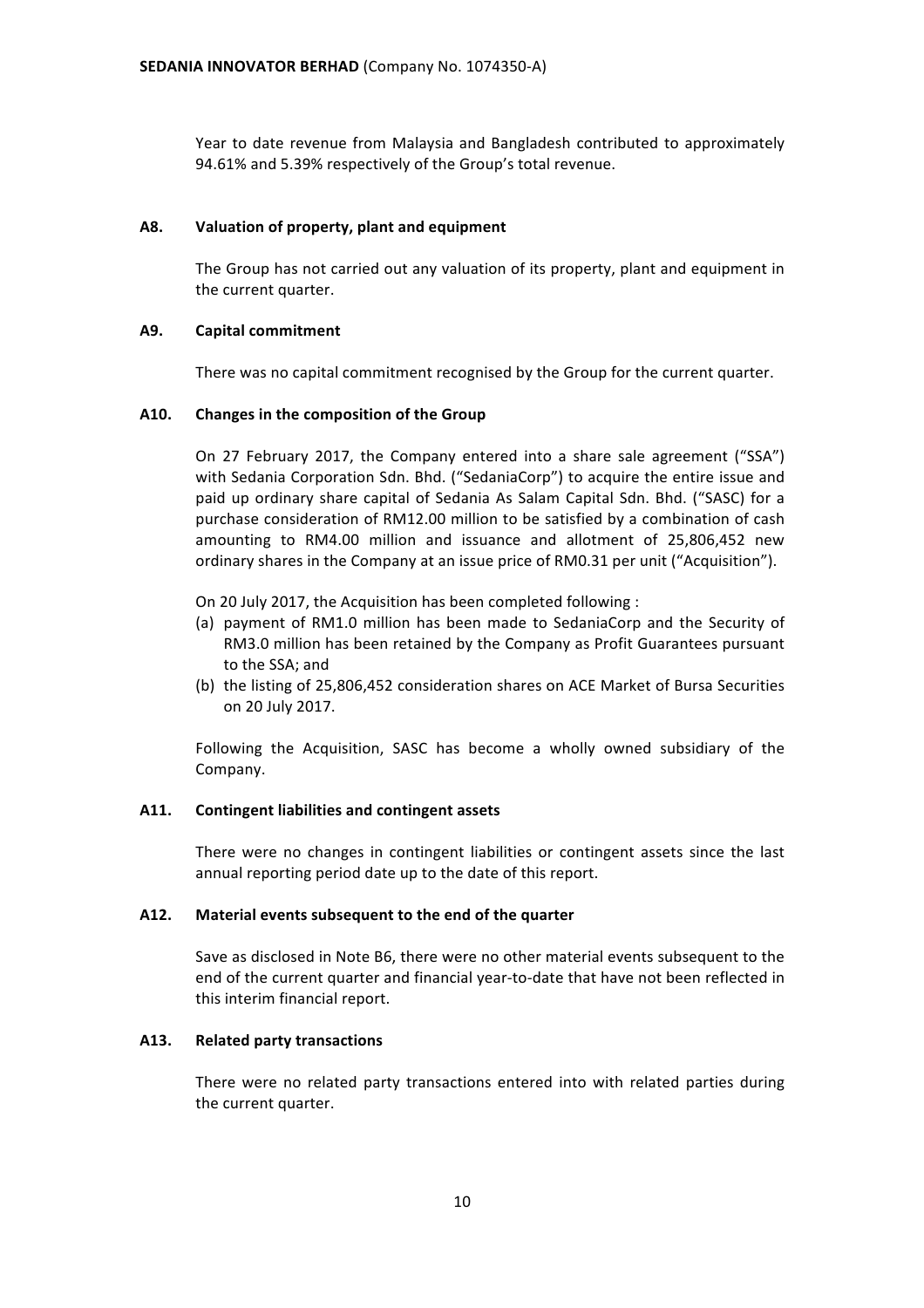#### **B. ADDITIONAL INFORMATION REQUIRED BY THE LISTING REQUIREMENTS**

#### **B1.** Group's Financial Performance Review and Segmental Analysis

|                                                                                  | 3 months ended                         |                                        |              | 12 months ended                 |                                 |              |
|----------------------------------------------------------------------------------|----------------------------------------|----------------------------------------|--------------|---------------------------------|---------------------------------|--------------|
|                                                                                  | <b>31 Dec</b><br>2017<br><b>RM'000</b> | <b>31 Dec</b><br>2016<br><b>RM'000</b> | Changes<br>% | 31 Dec<br>2017<br><b>RM'000</b> | 31 Dec<br>2016<br><b>RM'000</b> | Changes<br>% |
| Revenue                                                                          | 6,647                                  | 8,349                                  | (20)         | 27,297                          | 14,273                          | 91           |
| Operating Profit / (Loss)                                                        | 860                                    | 312                                    | 176          | 2,247                           | (1,836)                         | 222          |
| Profit / (Loss) Before                                                           |                                        |                                        |              |                                 |                                 |              |
| Interest and Tax                                                                 | 860                                    | 312                                    | 176          | 2,247                           | (1,836)                         | 222          |
| Profit / (Loss) Before Tax                                                       | 851                                    | 304                                    | 180          | 2,211                           | (1,870)                         | 218          |
| Profit / (Loss) After Tax &<br>Attributable to Ordinary<br>Equity Holders of the |                                        |                                        |              |                                 |                                 |              |
| Parent                                                                           | 386                                    | 55                                     | 602          | 1,621                           | (2, 136)                        | 176          |

# Overall review of Group's financial performance

#### (i) Statement of Profit and Loss and Other Comprehensive Income

The Group recorded revenue of RM6.65 million and operating profit before tax of RM0.85 million in 4Q 2017 as compared to revenue of RM8.35 million and operating profit before tax of RM0.30 million in 4Q 2016. The preceeding year's corresponding quarter recorded a higher revenue mainly due to the initial recognition of a lease revenue for the GreenTech segment.

For the twelve months ended 31 December 2017, the Group recorded revenue of RM27.30 million and operating profit before tax of RM2.21 million against revenue of RM14.27 million and operating loss before tax of RM1.87 million for the corresponding period in 2016. The better performance was mainly due to the continuing contribution by the GreenTech and loT segments on top of the existing ATS segment as compared to the corresponding period in 2016. In addition, acquisition of SASC was derived from a common control, hence the results of SASC for FinTech segment was included in the Group's profits for the full year under merger accounting method.

#### (ii) Statement of financial position

As at 31 December 2017, total equity attributable to owners of the Company was RM32.78 million as compared to RM36.19 million as at 31 December 2016. Total assets increased to RM43.35 million as compared to RM38.93 million in 31 December 2016.

During the year, the Group has acquired SASC as a wholly owned subsidiary and the asset and liabilities of SASC were brought into the consolidated statement of financial position at their existing carrying amounts at the combination date under merger accounting method.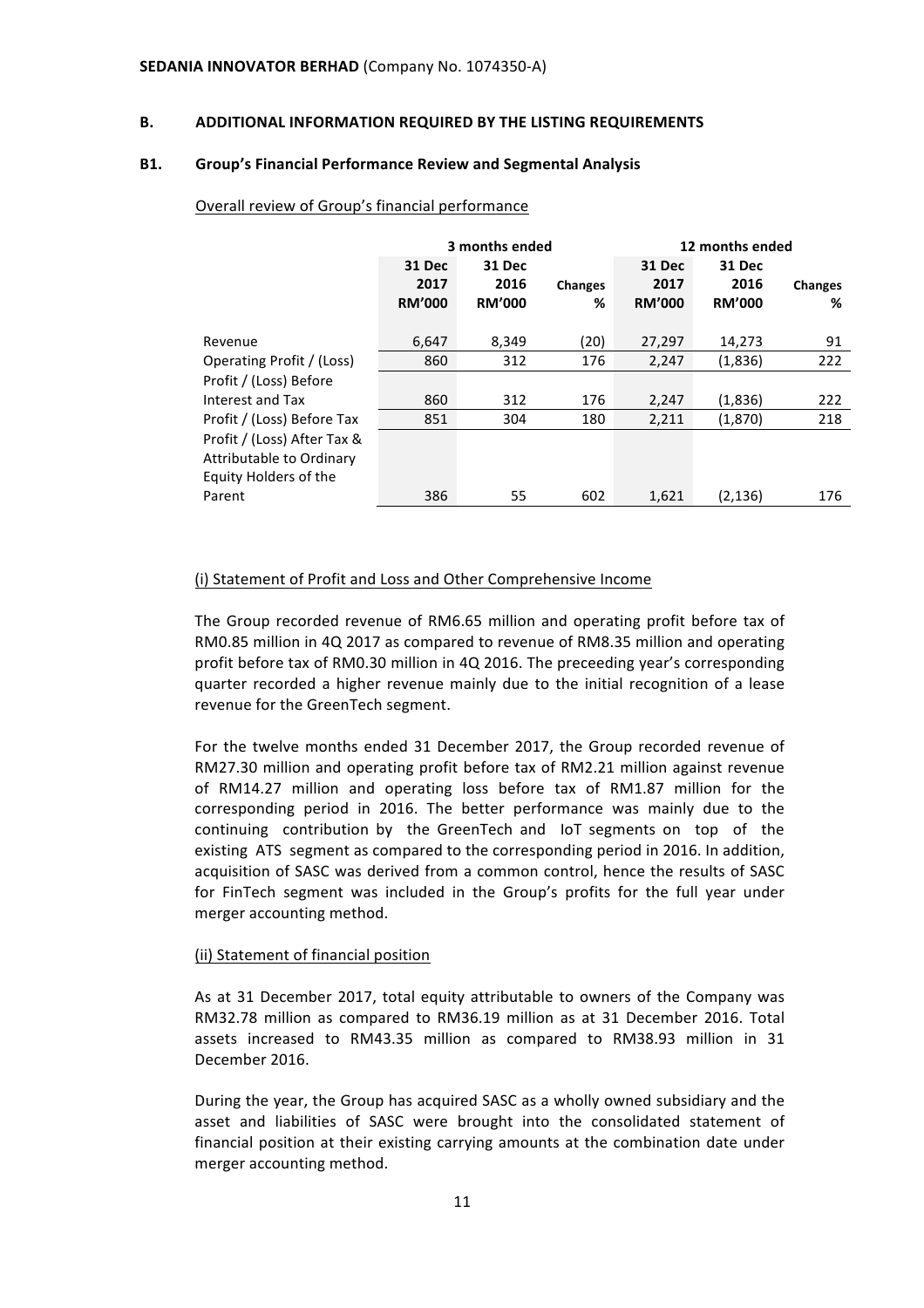# (iii) Statement of Cash Flows

The net operating cash flows used in operations of the Group was RM2.98 million for the 12 months ended 31 December 2017 against RM7.47 million for the corresponding period in 2016. Included in the net operating cash flows was an increase in working capital changes in the current period amounting to RM5.46 million as compared to RM6.25 million for the corresponding period in 2016.

Net cash used in investing activities was RM1.17 million for the twelve months ended 31 December 2017 as compared to RM0.98 million for the corresponding period in 2016. Despite decreased capital expenditures, the investment in SASC was partly paid in cash of RM1.0 million. The balance of RM3.0 million is retained as security deposit for the purpose of profit guarantee pursuant to the SSA as disclosed in the Circular dated 2 June 2017.

Net cash used in financing activities was RM2.10 million during the period against RM4.07 million for the corresponding period in 2016. This include repayment of hire purchase payable for SASC.

Overall cash and cash equivalent decreased by RM6.24 million as compared with opening cash and cash equivalents as at 1 January 2017. The cash and cash equivalents of the Group was RM15.80 million as at 31 December 2017.

#### Segmental analysis

# a. Current quarter ended 31 December 2017 ("4Q 2017") compared with previous **corresponding quarter ended 31 December 2016 ("4Q 2016"):**

#### Airtime sharing solutions

Airtime Sharing recorded a revenue of RM1.26 million in 4Q 2017, a decrease of 38.09% as compared to RM2.05 million in 4Q 2016. In 4Q 2017, the Airtime sharing recorded a segment operating loss before tax of RM0.30 million as compared to segment operating loss before tax of RM0.41 million in 4Q 2016. The segment continues to experience lower average number of transactions per day as consumer spending for telecommunication credits is declining as a results of overall decline in prepaid market.

#### Green Technology solutions

The revenue recorded in 4Q 2017 was RM1.49 million against RM4.00 million in 4Q 2016. The revenue from the provision of Green Technology solutions with a client includes recognition of a finance lease arrangement. Segment operating profit before tax in the current quarter was RM0.29 million as compared to segment operating profit before tax of RM0.55 million in the 4Q 2016.

#### IoT solutions

The revenue recorded for 4Q 2017 was RM2.99 million against a revenue of RM2.30 million for the corresponding quarter in 2016. During the 4Q 2017, revenue from this segment were contributed from IoT solutions for a fire safety portal and a transportation system. Following therefrom, the Group recorded a segment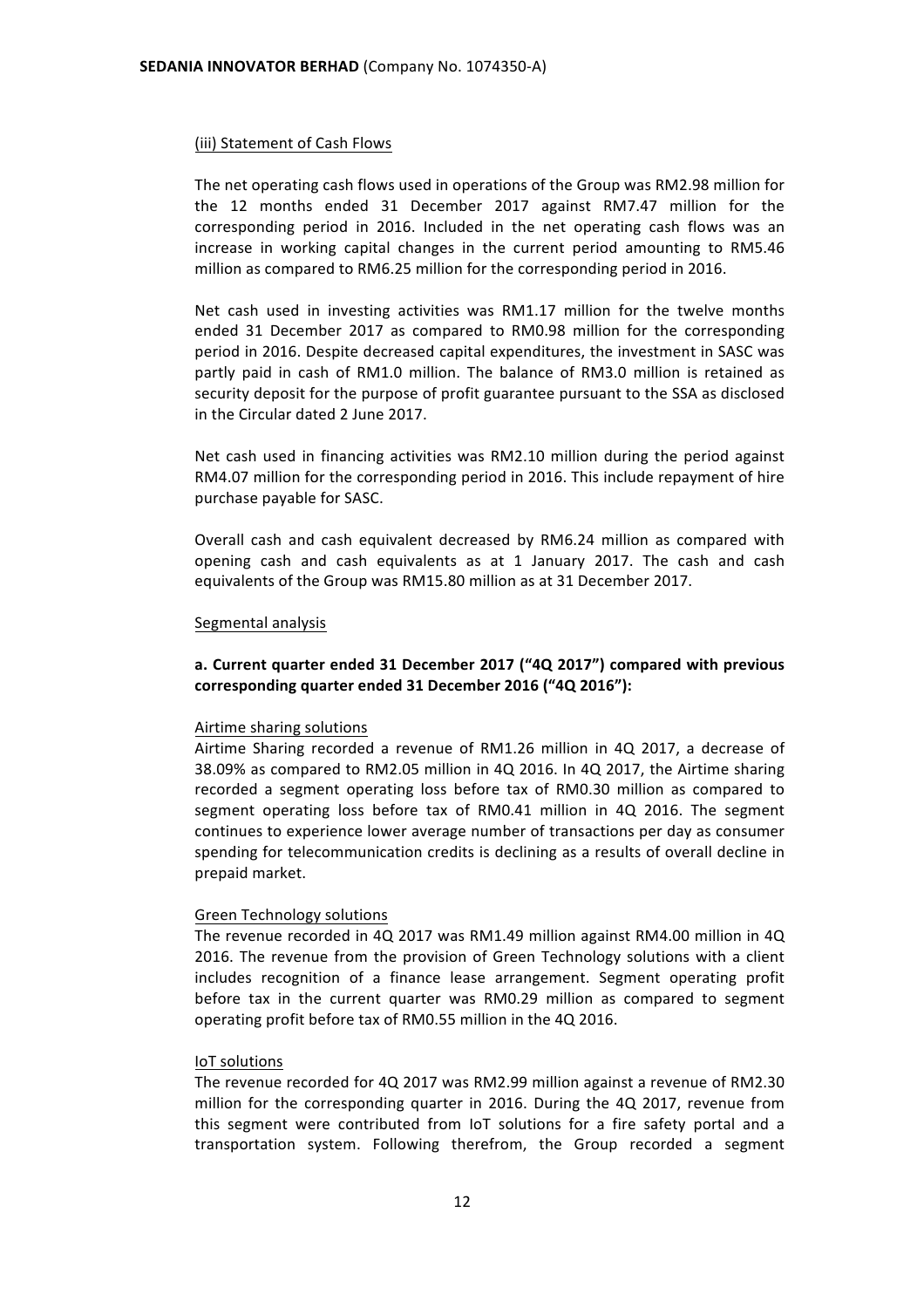operating profit before tax of RM0.25 million in 4Q 2017 as compared to segment operating profit of RM0.35 million in 4Q 2016.

#### Big Data Analytics

There is no revenue from this segment in both 4Q 2017 and 4Q 2016.

#### FinTech

FinTech contributed to a revenue of RM0.90 million with a segment operating profit before tax of RM1.09 million in the current quarter under review. Included in the Fintech results is a government grant of RM0.31 million.

#### **Others**

This segment comprises operations relating to investment holding. The segment recorded a segment operating loss before tax of RM0.38 million in 4Q 2017 mainly due corporate exercise expenses in relation to the acquisition of SASC and the statutory and regulatory expenses of the investment holding company.

# **b.** Current year-to-date ended 31 December 2017 (YTD 4Q 2017) compared with **previous year-to-date ended 31 December 2016 (YTD 4Q 2016)**

The Group recorded revenue of RM27.30 million as compared to RM14.27 million in YTD 4Q 2016. The Group reported an operating profit before tax of RM2.21 million as compared to an operating loss before tax of RM1.87 million in YTD 4Q 2016.

#### Airtime sharing solutions

The revenue recorded in YTD 4Q 2017 was RM5.70 million against RM7.97 million in YTD 4Q 2016. The lower revenue in YTD 4Q 2017 was mainly due to lower average number of transactions per day for Airtime sharing solutions.

The segment operating profit before tax was RM0.50 million as compared to segment operating loss before tax of RM3.12 million in YTD 4Q 2016. Operating expenses incurred by the Group for Airtime sharing segment were significantly lower in the YTD 4Q 2017 as compared to YTD 4Q 2016 as a result of cost rationalisation built around operational efficiency and optimisation of resources. The segment operating loss before tax in YTD 4Q2016 improved by 218% in YTD 4Q2017 despite decrease in segment revenue for the YTD 4Q2017..

#### Green Technology solutions

The revenue recorded in YTD 4Q 2017 for GreenTech segment was RM4.23 million against RM4.00 million in YTD 4Q 2016. Segment operating profit before tax for YTD 4Q 2017 was RM0.68 million against segment operating profit of RM0.62 million in YTD 4Q 2016.

#### IoT solutions

The revenue of IoT segment was RM13.30 million and segment operating profit before tax was RM1.53 million for YTD 4Q 2017 against segment revenue of RM2.30 million and RM0.35 million operating profit before tax in YTD 4Q 2016. Positive results from this segment were mainly due to constant book orders of IoT solutions every quarter.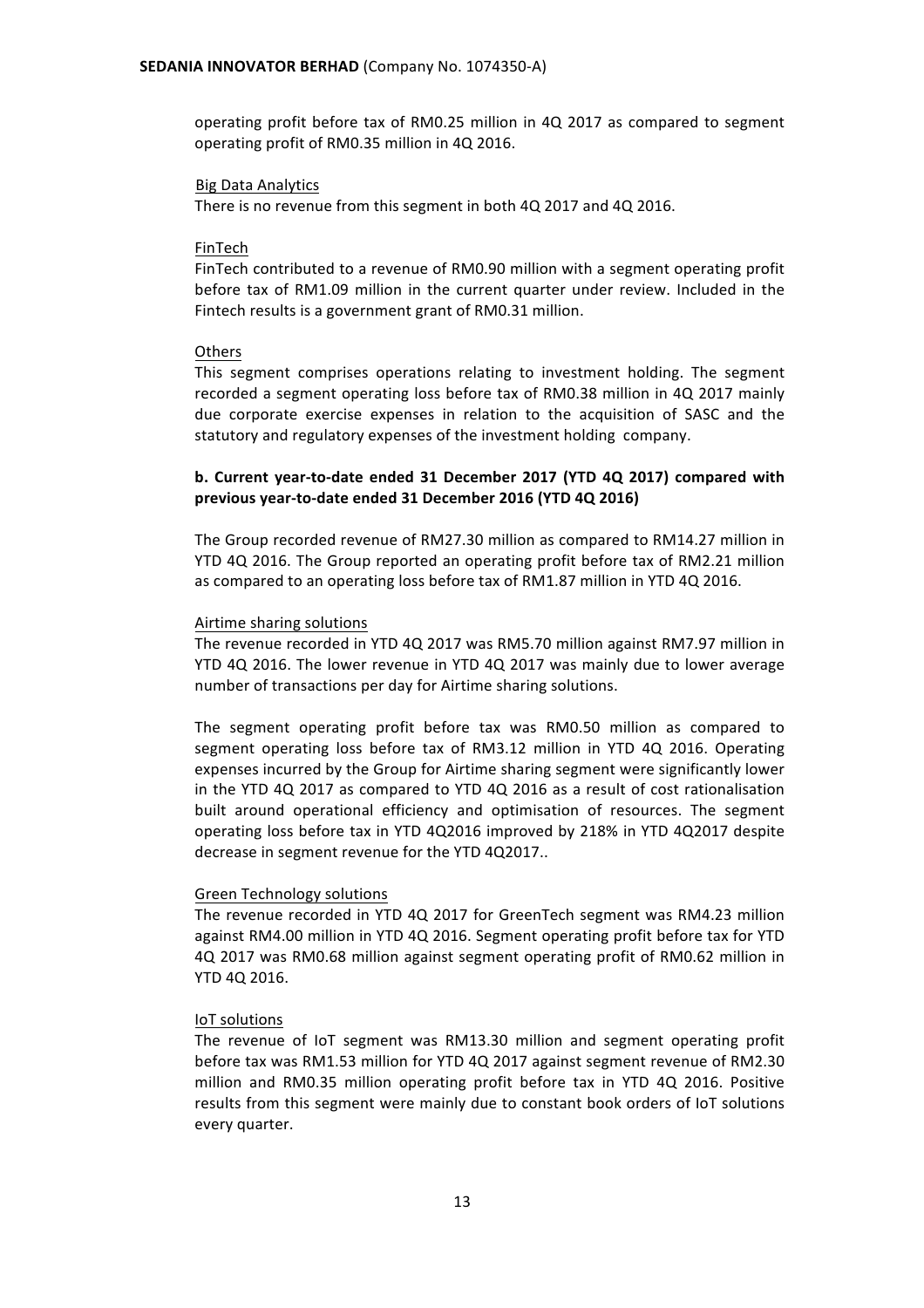#### **Big Data Analytics**

The revenue recorded for YTD 4Q 2017 was RM0.24 million with segment operating loss before tax of RM0.95 million. This was in relation to a big data analytics training program provided for a client in 3Q 2017. There was no comparison figures for YTD 4Q 2016 since this segment only started in 3Q 2017.

#### FinTech

In YTD 4Q 2017, total revenue for FinTech segment was RM3.83 million with a segment operating profit before tax of RM1.94 million. Since the acquisition of SASC was derived from a common control, the results of SASC for FinTech segment was included in the Group's results for the full year under merger accounting method.

#### **Others**

This segment comprises operations relating to investment holding. The segment recorded a loss of RM1.49 million in YTD 4Q 2017 as compared to segment operating profit of RM0.28 million in YTD 4Q 2016 mainly due corporate exercise expenses in relation to the acquisition of SASC and the statutory and regulatory expenses of the investment holding company.

# **B2.** Comparison with immediate preceding quarter's results

|                                    | <b>Quarter ended</b><br>31 Dec 2017<br><b>RM'000</b> | <b>Changes</b><br>℅ |      |
|------------------------------------|------------------------------------------------------|---------------------|------|
|                                    |                                                      |                     |      |
| Revenue                            | 6,647                                                | 6,223               | 6.8  |
| <b>Operating Profit</b>            | 860                                                  | 589                 | 46.0 |
| Profit Before Interest and Tax     | 860                                                  | 589                 | 46.0 |
| Profit Before Tax                  | 851                                                  | 580                 | 46.7 |
| Profit After Tax & Attributable to |                                                      |                     |      |
| Ordinary Equity Holders of the     | 386                                                  | 471                 | (18) |
| Parent                             |                                                      |                     |      |

In the current quarter ended 31 December 2017, the Group generated revenue of RM6.65 million, an increase of RM0.42 million or 6.8% as compared to the revenue of RM6.22 million in the immediate preceding quarter.

The Group recorded an improved profit before tax of RM0.86 million for the current quarter under review as compared to profit before tax of RM0.58 million in the immediate preceding quarter. Profit after tax decreased to RM0.39 million due to additional tax provisions for the year in the final quarter.

# **B3.** Prospects for 2018

With the completion of the acquistion of SASC during the year, the Company has expanded its service offerings into the provision of FinTech, on top of the existing ATS Services, GreenTech and IoT solutions.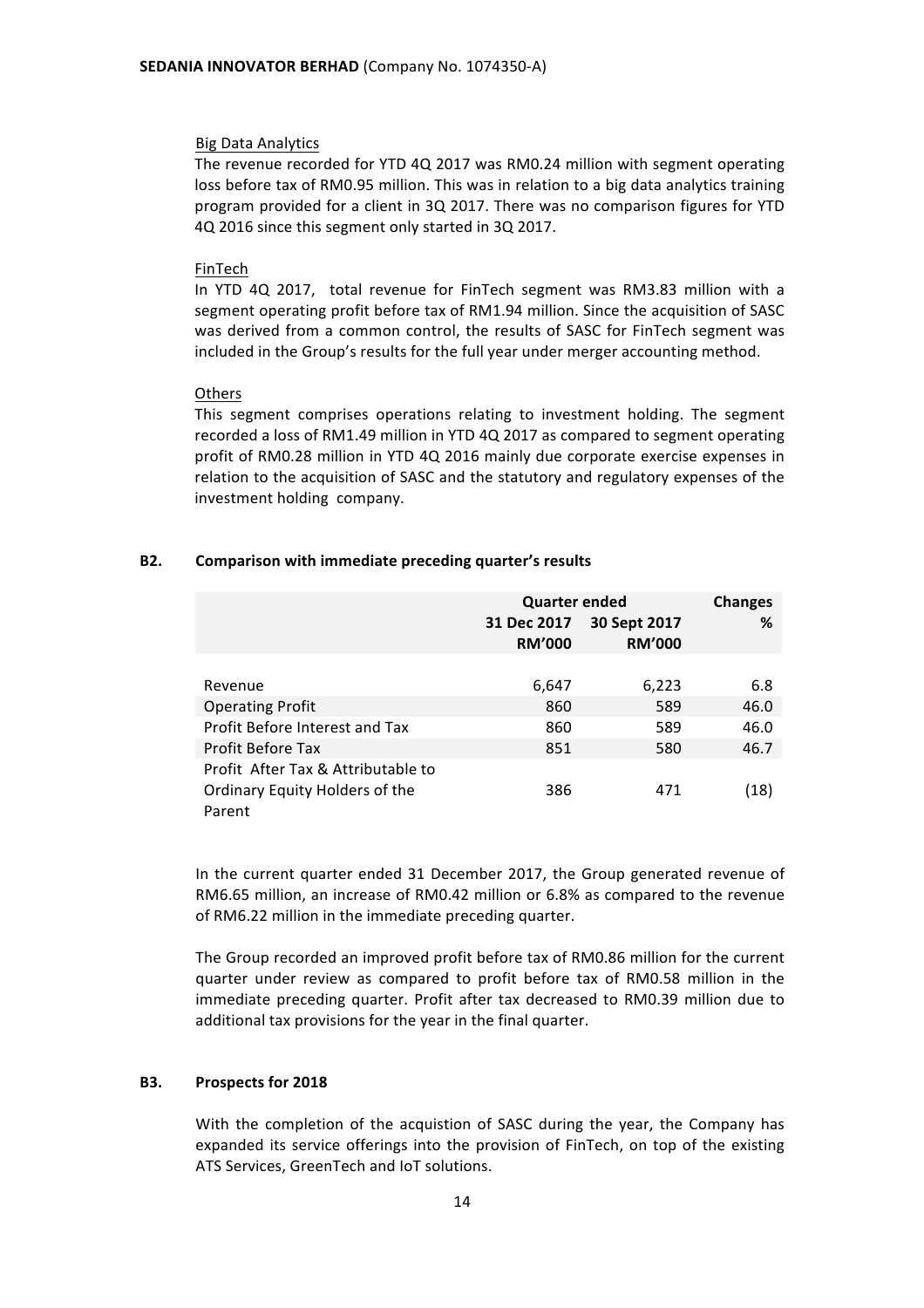Although market conditions remain challenging in 2018, the Group aims to improve the 2018 results by continuously seeking new opportunities to enhance its recurring revenue streams and look for new business growth by way of capitalising the strength of business ventures with strategic partners.

Nevertheless, the management is mindful of the challenges in domestic and international economic environment and is taking measures to improve the performance of the Group and ensure better efficiency.

The Board of Directors is of the opinion that the businesses of the Group are expected to remain positive for the financial year ending 31 December 2018.

#### **B4.** Profit forecast

The Group has not issued any profit forecast in any public documents.

#### **B5. Taxation**

|                                                                                    |                                 | 3 months ended                  | 12 months ended                        |                                 |  |
|------------------------------------------------------------------------------------|---------------------------------|---------------------------------|----------------------------------------|---------------------------------|--|
|                                                                                    | 31 Dec<br>2017<br><b>RM'000</b> | 31 Dec<br>2016<br><b>RM'000</b> | <b>31 Dec</b><br>2017<br><b>RM'000</b> | 31 Dec<br>2016<br><b>RM'000</b> |  |
| Tax expense recognized in<br>profit or loss:                                       |                                 |                                 |                                        |                                 |  |
| Current tax provision<br>(Over)/Under provision in                                 | 591                             | 134                             | 717                                    | 151                             |  |
| prior years                                                                        | (97                             | 117                             | (97                                    | 117                             |  |
|                                                                                    | 494                             | 251                             | 619                                    | 268                             |  |
| Deferred tax:                                                                      |                                 |                                 |                                        |                                 |  |
| Relating to origination of<br>temporary differences<br>(Over) / Under provision in | 127                             | $\overline{2}$                  | 127                                    | (4)                             |  |
| prior years                                                                        | (156)                           | (4)                             | (156)                                  | 2                               |  |
|                                                                                    | (29)                            | (2)                             | (29)                                   | (2)                             |  |
| Tax expense for the financial<br>period                                            | 465                             | 249                             | 590                                    | 266                             |  |

#### **B6.** Status of corporate proposals and utilisation of proceeds

#### (i) **Status of corporate proposal**

On 23 October 2017, M&A Securities Sdn Bhd ("M&A") on behalf of the Board of Directors ("Board") announced that SIB proposes to undertake a private placement of up to 22,580,600 new ordinary shares in SIB to independent third party investor(s) to be identified ("Proposed Private Placement").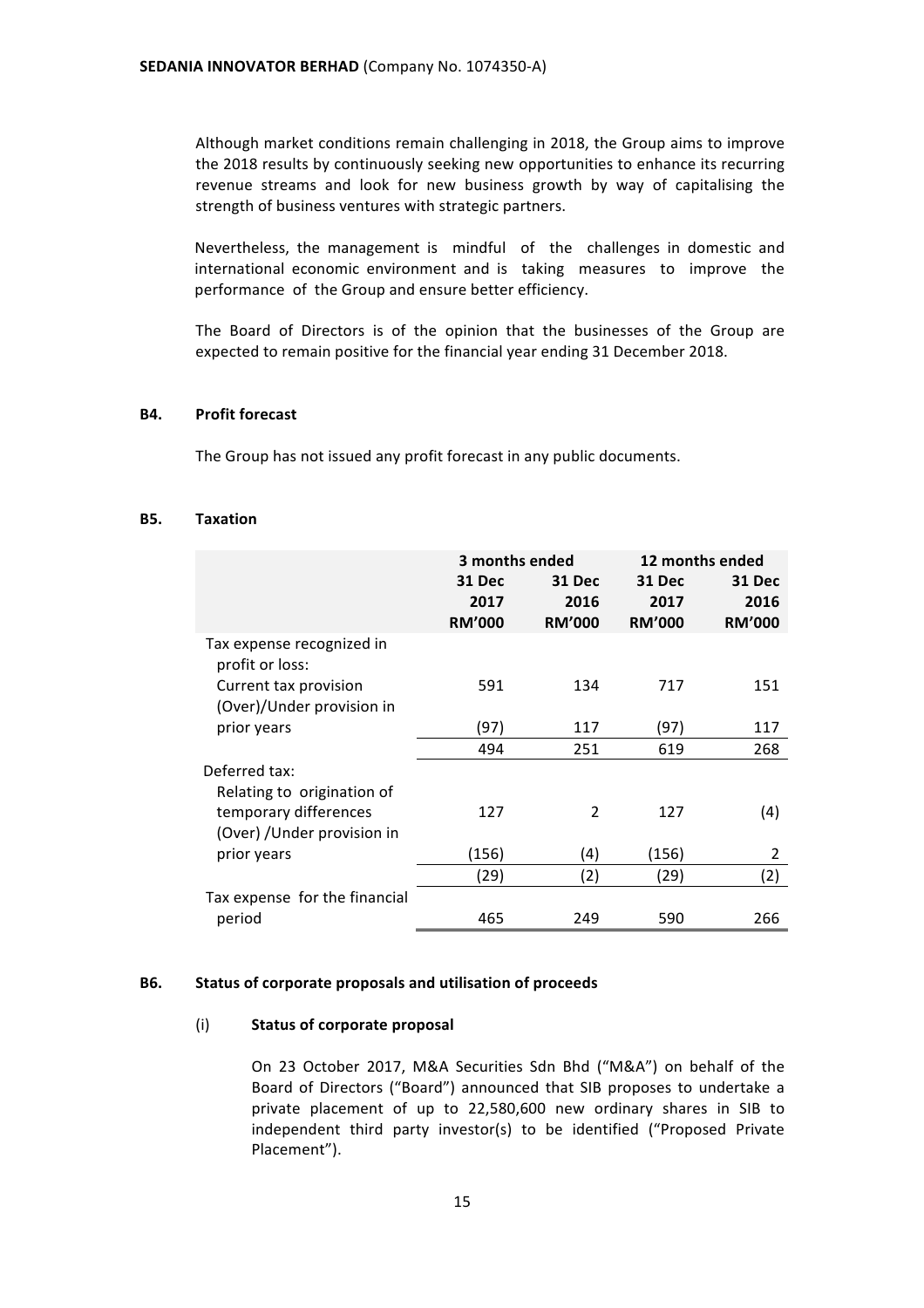On 24 October 2017, M&A had, on behalf of the Board announced that SIB have submitted the additional listing application to Bursa Malaysia Securities Bhd ("Bursa Securities") in relation to the Proposed Private Placement.

On 25 October 2017, M&A had, on behalf of the Board announced that Bursa Securities had, vide its letter dated 25 October 2017, approved the listing of and quotation for up to 22,580,600 new ordinary shares in SIB to be issued pursuant to the Proposed Private Placement, subject to the following conditions:

- (a) SIB and M&A must fully comply with the relevant provisions under the ACE Market Listing Requirements ("ACE LR") pertaining to the implementation of the Proposed Private Placement;
- (b) SIB and M&A to inform Bursa Securities upon the completion of the Proposed Private Placement; and
- (c) SIB to furnish Bursa Securities with a written confirmation of its compliance with the terms and conditions by Bursa Securities' approval once the Proposed Private Placement is completed.

SIB is required to ensure full compliance of all the requirements as provided under the ACE LR at all times.

The Proposed Private Placement is expected to be completed by the first quarter of 2018.

There are no other corporate proposals, which have been announced but not completed as at 27 February 2018, being the date of this report.

The remainder of this page is intentionally left blank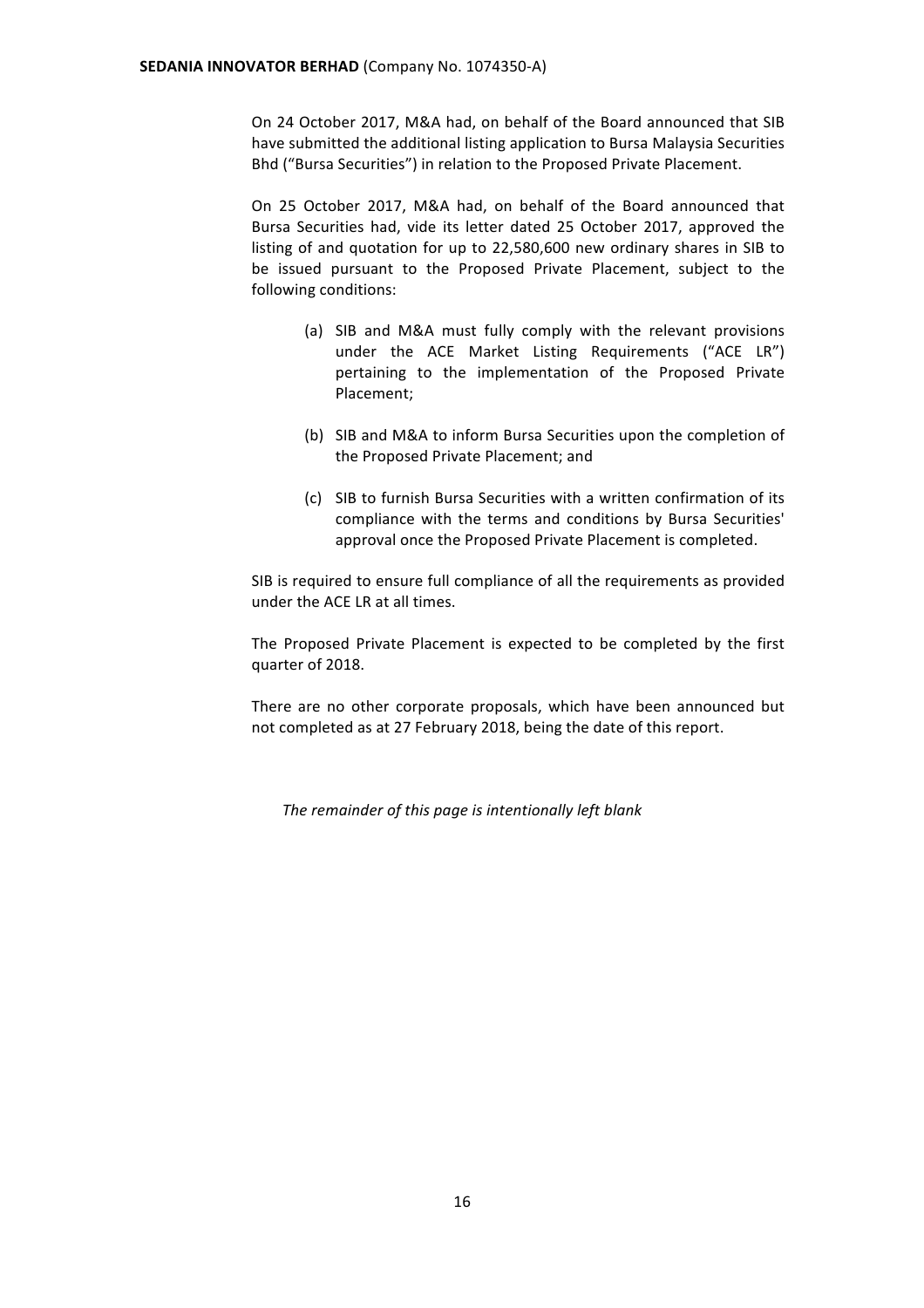#### (ii) **Utilisation of proceeds**

| <b>Details of</b><br>utilisation | <b>IPO</b><br><b>Proceeds</b><br>raised <sup>(a)</sup> | Actual<br>utilisation | Variance            | <b>Intended</b><br>timeframe for<br>utilisation | Status as at 31<br>December 2017 |
|----------------------------------|--------------------------------------------------------|-----------------------|---------------------|-------------------------------------------------|----------------------------------|
|                                  | <b>RM'000</b>                                          | <b>RM'000</b>         | <b>RM'000</b>       |                                                 |                                  |
| Capital<br>expenditure           | 4,000                                                  | 4,000                 |                     | Within 24 months                                | Fully utilised                   |
| Marketing                        | 4,100                                                  | 1,863                 | $2,237^{(e)}$       | Within 30 months                                | Fully utilised                   |
| expenses                         |                                                        |                       |                     | (i.e until 28                                   |                                  |
|                                  |                                                        |                       |                     | December 2017) $(d)$                            |                                  |
| R&D expenses                     | 2,500                                                  | 2,500                 |                     | Within 18 months                                | Fully utilised                   |
|                                  |                                                        |                       |                     | $(i.e.$ until $28$                              |                                  |
|                                  |                                                        |                       |                     | December 2016) $(c)$                            |                                  |
| Working capital                  | 6,757                                                  | 10,111                | $(3,354)^{(b)/(e)}$ | Within 30 months                                | Fully utilised                   |
|                                  |                                                        |                       |                     | $(i.e.$ until $28$                              |                                  |
|                                  |                                                        |                       |                     | December 2017)                                  |                                  |
| Estimated                        | 2,200                                                  | 1,083                 | $1,117^{(b)}$       | Within 3 months                                 | Fully utilised                   |
| listing expenses                 |                                                        |                       |                     |                                                 |                                  |
|                                  | 19,557                                                 | 19,557                |                     |                                                 |                                  |

The status of utilisation of the IPO proceeds amounting to RM19.56 million are as follows:

Notes: 

- (a) As per SIB's prospectus dated 9 June 2015.
- (b) The actual expenses incurred for the IPO was lower than the estimated expenses for the said exercise. The Company had incurred RM1.99 million for its listing expenses which was financed via internally generated funds of RM0.91 million and proceeds of RM1.08 million which was raised through the IPO. Hence, the balance of unutilised IPO Proceeds for the listing expenses of RM1.12 million has been re-allocated to working capital of SIB and its subsidiaries ("SIB Group"), as announced in the Company's quarterly report as at 30 September 2015. The IPO Proceeds of RM1.12 million has been fully utilised as announced in the Company's quarterly report as at 31 December 2016..
- (c) On 29 July 2016, the Company had announced that the Board has resolved to extend the timeframe for the utilisation of the remaining unutilised IPO Proceeds allocated for R&D expenses of RM0.58 million until 28 December 2016.
- (d) On 16 June 2017, the Company had announced that the Board has resolved to extend the timeframe for the utilisation of the remaining unutilised IPO Proceeds which was earmarked for the marketing expenses of RM2.29 million to 28 December 2017.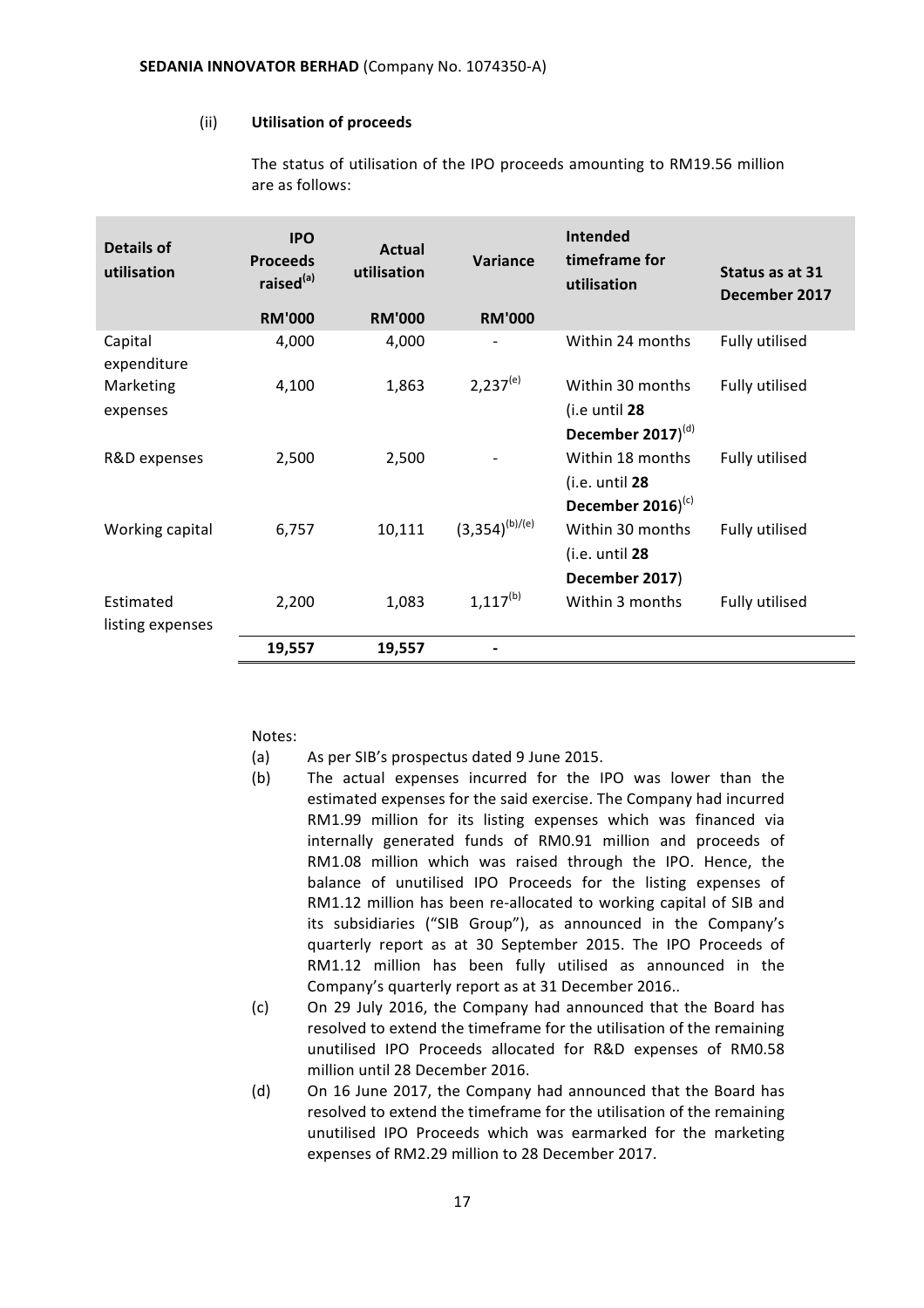(e) On 28 November 2017, the Company had announced that the Board has resolved to re-allocate the balance of RM2.24 million which was initially earmarked for the marketing expenses to working capital of the Company. The re-allocation of RM2.24 million from the marketing expenses was utilised towards payment for the trade payables and day-to-day working capital requirements of the SIB Group.

# **B7. Borrowings**

The Group's borrowings as at 31 December 2017 are as follows:

|                                    | As at 4 <sup>th</sup> quarter ended 2017 |                                          |              |  |
|------------------------------------|------------------------------------------|------------------------------------------|--------------|--|
|                                    | Long term                                | <b>Short term</b>                        | Total        |  |
|                                    |                                          |                                          |              |  |
| Secured - property term loan       | 587                                      | 74                                       | 661          |  |
| Unsecured - hire purchase payable" | 81                                       | 6                                        | 87           |  |
|                                    |                                          |                                          |              |  |
|                                    |                                          | As at 4 <sup>th</sup> quarter ended 2016 |              |  |
|                                    | Long term                                | <b>Short term</b>                        | <b>Total</b> |  |
|                                    |                                          |                                          |              |  |
| Secured - property term loan       | 661                                      | 74                                       | 735          |  |
| Unsecured - nil                    |                                          |                                          |              |  |

\*The term loan is secured by a first legal charge against the Company's office premises.

\*The unsecured loan consist of hire purchase payable for a motor vehicle in SASC, for the period ended 31 December 2017.

#### **B8. Material litigation**

The Group is not engaged in any material litigation, claims or arbitration, either as plaintiff or defendant, and the Directors are not aware of any proceedings pending or threatened against the Group, or of any fact likely to give rise to any proceeding which might materially or adversely affect the financial position or business of the Group.

#### **B9. Dividends**

No dividend has been paid, declared or proposed during the quarter under review.

#### **B10. Earnings per share**

The basic earnings per share are calculated as follows: -

|        | 3 months ended |        | 12 months ended |
|--------|----------------|--------|-----------------|
| 31 Dec | 31 Dec         | 31 Dec | 31 Dec          |
| 2017   | 2016           | 2017   | 2016            |